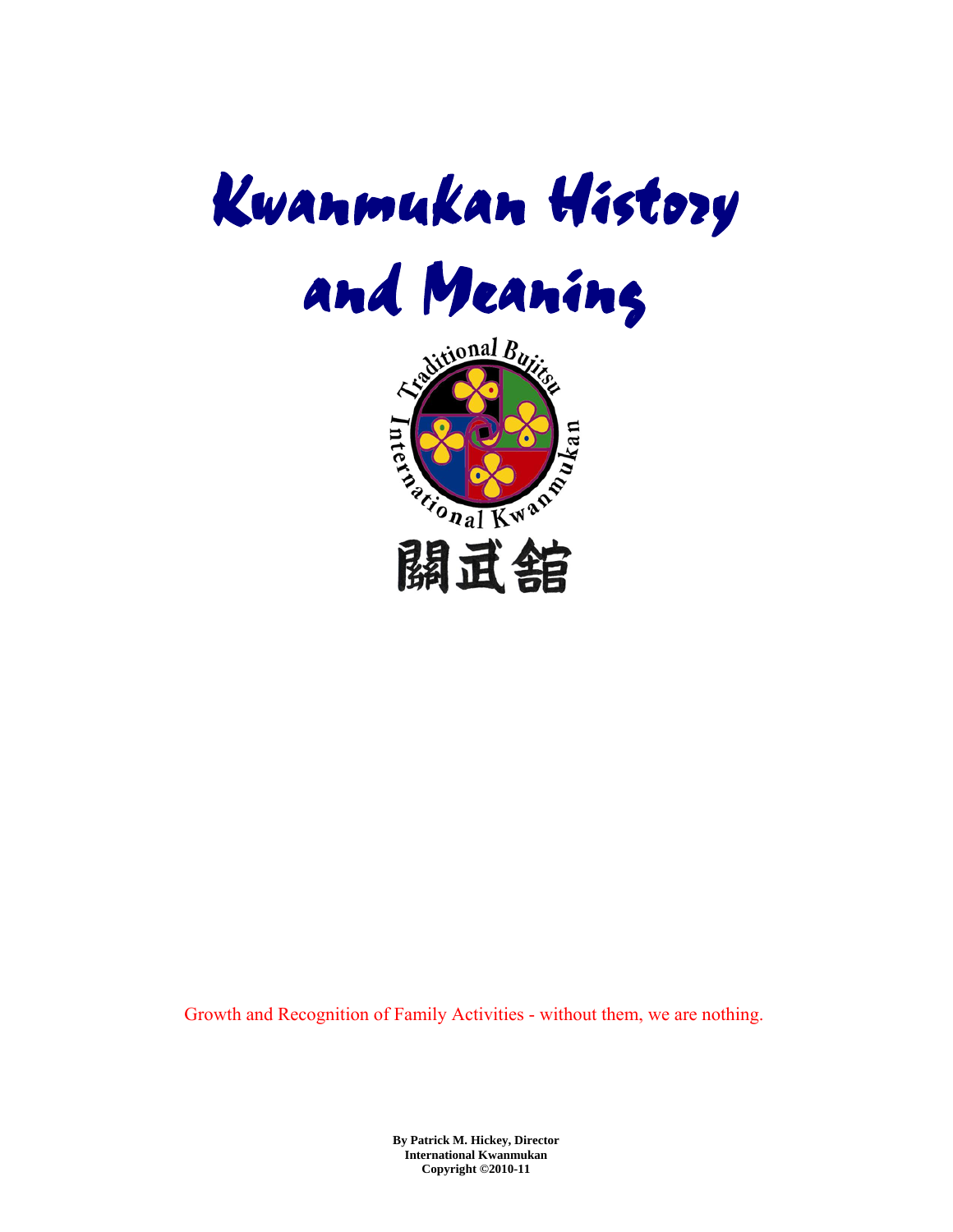**Thirty spokes will converge In the hub of a wheel; But the use of the cart Will depend on the part Of the hub that is empty.** 

**With a wall all around A clay bowl is molded; But the use of the bowl Will depend on the space In the walls that is void.** 

**Cut out windows and doors In the house as you build; But the use of the house Will depend on the space In the walls that is void.** 

*So advantage is had from whatever is there; But usefulness rises from whatever is not.* 

**Lao Tzu, Tao Te Ching**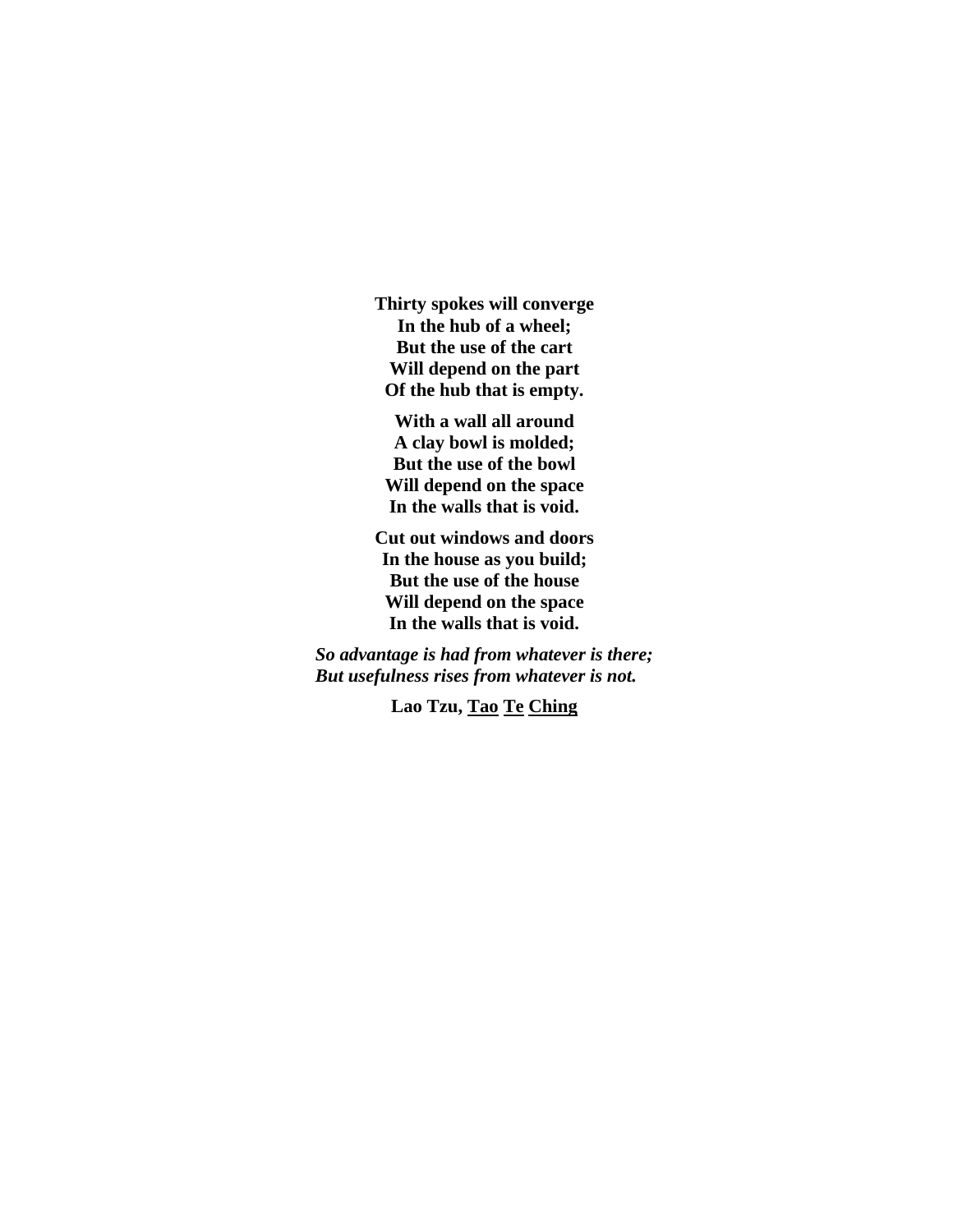# **Table of Contents**

| Etymology of the Name Kwanmu as Established By Founder George E. Anderson |    |
|---------------------------------------------------------------------------|----|
|                                                                           |    |
|                                                                           |    |
|                                                                           |    |
|                                                                           |    |
|                                                                           |    |
|                                                                           |    |
|                                                                           |    |
|                                                                           |    |
|                                                                           |    |
| Karate                                                                    |    |
|                                                                           |    |
|                                                                           |    |
|                                                                           |    |
|                                                                           |    |
|                                                                           |    |
|                                                                           |    |
|                                                                           |    |
|                                                                           |    |
|                                                                           |    |
|                                                                           |    |
|                                                                           |    |
| Anderson's Five Elements of Karate Breathing, Blocking, Punching, Timing, |    |
|                                                                           |    |
|                                                                           |    |
|                                                                           |    |
|                                                                           |    |
|                                                                           |    |
|                                                                           |    |
| Four additional concepts are, Zanshin, Miai, Atemi, Kime<br>. 17          |    |
|                                                                           |    |
|                                                                           |    |
|                                                                           |    |
|                                                                           |    |
|                                                                           |    |
|                                                                           | 21 |
|                                                                           |    |
|                                                                           |    |
|                                                                           |    |
|                                                                           |    |
|                                                                           |    |
|                                                                           | 22 |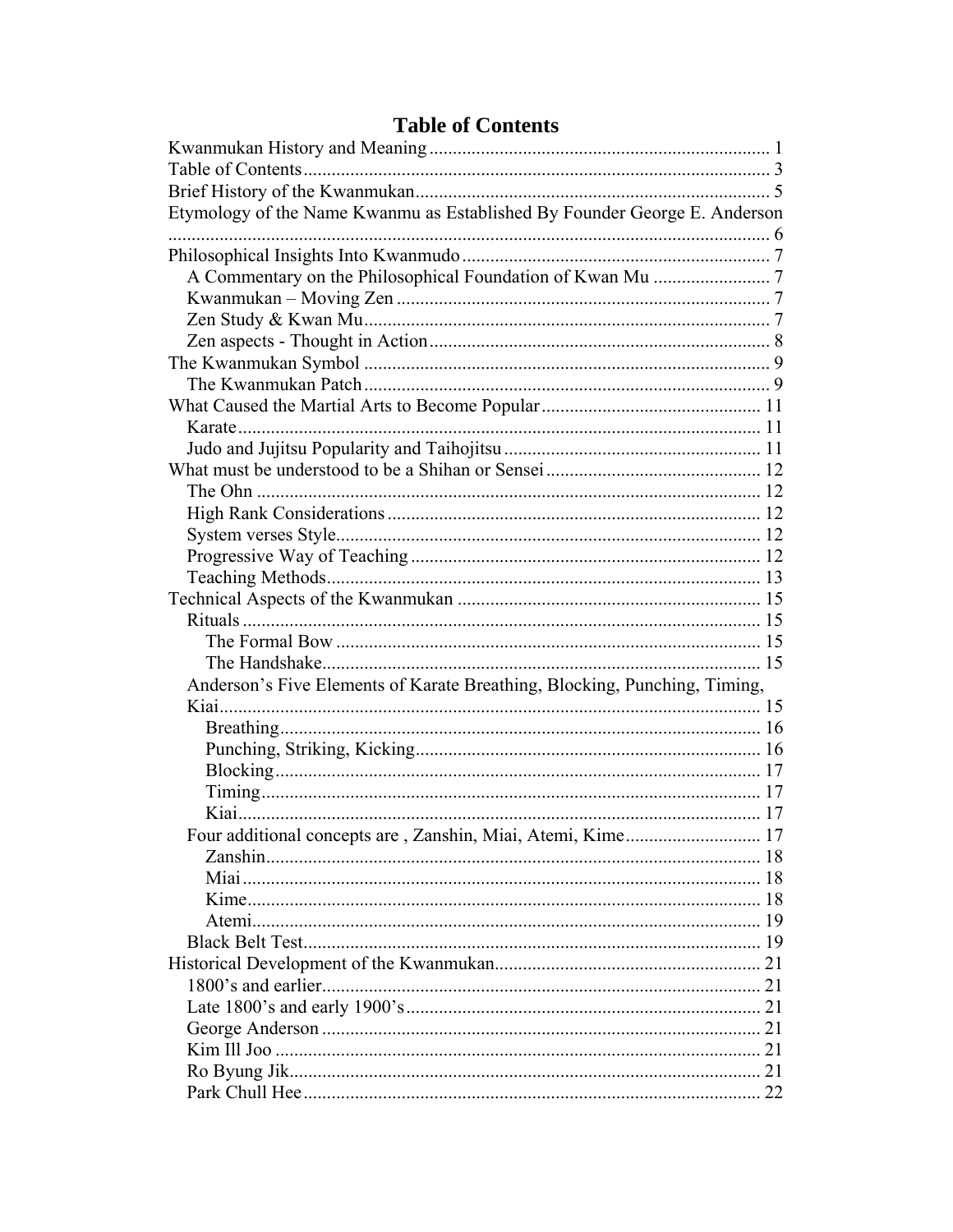|                 | 22 |
|-----------------|----|
|                 |    |
|                 |    |
|                 |    |
|                 | 24 |
|                 |    |
|                 |    |
|                 |    |
|                 |    |
|                 |    |
|                 |    |
|                 |    |
|                 |    |
|                 |    |
|                 |    |
| <b>APPENDIX</b> |    |
|                 |    |
|                 |    |
|                 |    |
|                 |    |
|                 |    |
|                 |    |
|                 |    |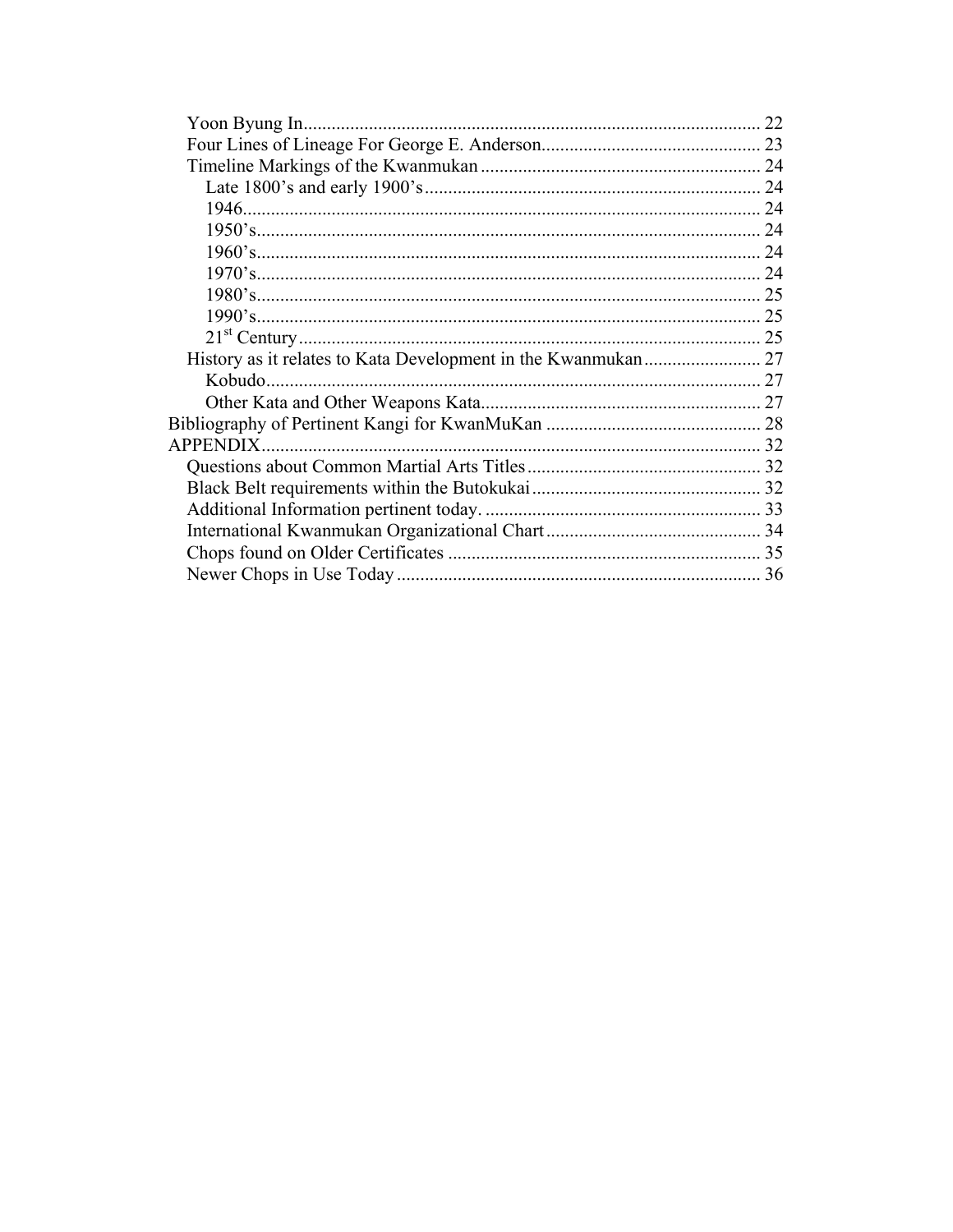## **Brief History of the Kwanmukan**

Grandmaster George E. Anderson started formal training with Ill Joo Kim. Kim was Kangdukwon under Kangdukwon co-founder Park Chull Hee. Park trained with Byung In Yoon who was trained in Korean Kwan Bop (Korean Kung Fu) and who also studied in Japan in Shudokan under Kanken Toyama. Byung In Yoon founded a school in Seoul, Republic of Korea that became known as the Changmookwan. This is one aspect of the development of the Kwanmukan.

From another direction, Dong Ju Choi, a "brother" of Ill Joo Kim came to America in the late 1960's and convinced Ill Joo Kim to join with Ro Byung Jik who had founded the style of Korean Karate known as the Songmookwan (from Japanese Shotokan). Ro had trained with Gichen Funakoshi whose dojo was called the Shotokan and with Funakoshi's son Gigo.

From this background, Anderson founded the Kwanmukan. Incorporating elements of Zen, kobudo, aikido, judo and jujitsu that he had also studied, the Kwanmukan rapidly became a synthesis of these various martial arts. By including all the excellent qualities of Anderson's prior learning, without attaching undue importance to any particular one, he made Kwanmukan accessible to any person by a method of training suited for today's times.

In accomplishing this, Anderson continued traditional methods of the old schools, but refreshed them with a modern understanding. He further systematized what he learned from the principles underlying the techniques of the various martial arts and developed the concept of root technique – that technique upon which all martial arts agree. Through this, the Kwanmudo (the way of Kwanmu) combines the highly spiritual phase of the martial arts with the excellent technical aspects of the discipline.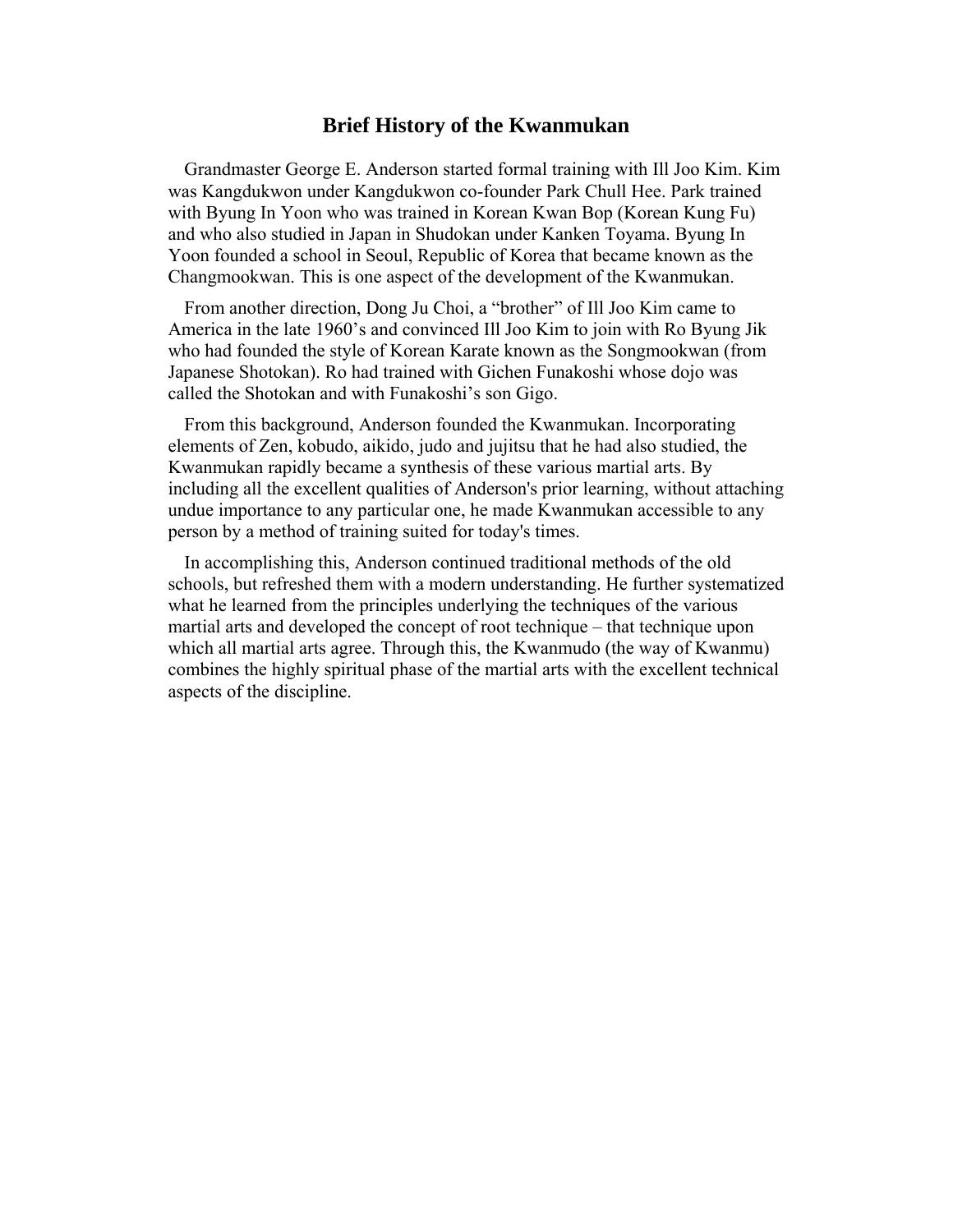# **Etymology of the Name Kwanmu as Established By Founder George E. Anderson**

Addressing an assembly at the end of a summer trip, Suigan said, "My brother, since the beginning of summer I have done a lot of talking. Look, have I any eyebrows left?"

Hokaku said: "The rubber ball has a coward's heart."

Choku said: "Growing."

Unmon said: "**Kan**!"

*Kan* (*Kwan*) is an untranslatable exclamation made famous by Unmon and known as one of his one-word barriers. The literal meaning is a frontier, or pass, or barrier, which is difficult to pass through.

## ••••••••••••••••••••••••••••••••••••••••••••••••••••••••••

A monk asked Joshu: "Has the dog Buddha nature or not?"

Joshu answered: "**Mu**."

This "*Mu*" is an exclamation meaning no or not.

#### ••••••••••••••••••••••••••••••••••••••••••••••••••••••••••

Kwan (Kan) Mu, literally no barrier, is without a frontier. This is a symbolic representation of the Zen koan and resolving the koan leads to an enlightened mind. In the Kwanmukan we call this essential realization. The practice of Kwanmukan martial arts becomes a method to surpass barriers both in the format of karate and in life. In this sense, the study of Kwan Mu is a study of a series of progressive problems or barriers that, when solved, allow deeper understanding of yourself. It is in this way that we refer to Kwan Mu as the realization of the essential – how to surpass any barrier or frontier that stands in the way of living a good, healthy and productive life. As karate means way of the empty hands, Kwanmudo means way of the essential realization.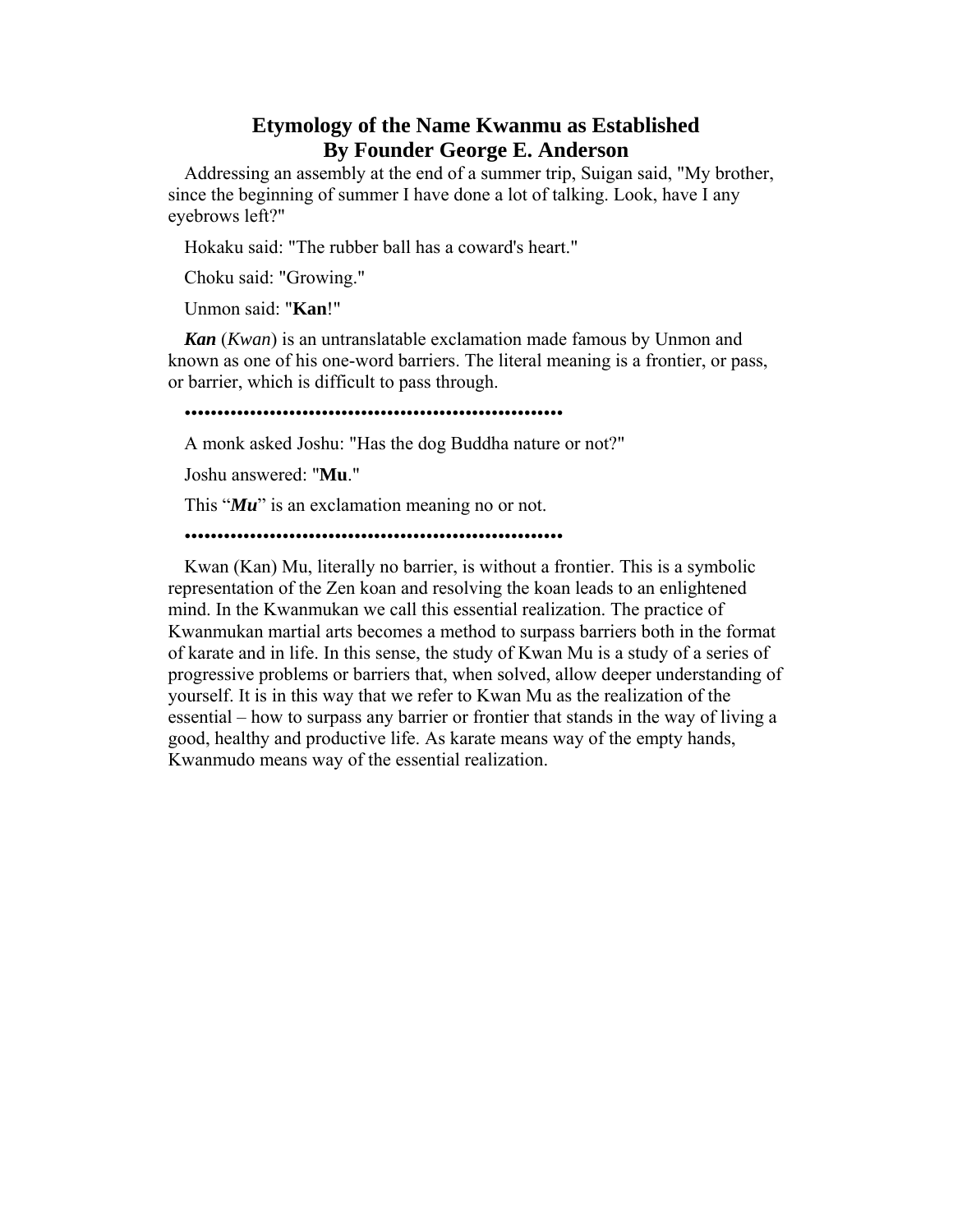# **Philosophical Insights Into Kwanmudo**

#### **A Commentary on the Philosophical Foundation of Kwan Mu**

Many people think of Zen as a religion and there is a religion called Zen Buddhism. However, the concept of Zen is really a means of coming to grips with yourself and the world around you. That is becoming comfortable with yourself and being a productive member of the society in which you live. Pure Zen transcends religion but does not rule out religion as a way of finding yourself. In this sense, anything that helps you realize and reach your potential is Zen.

#### **Kwanmukan – Moving Zen**

Kwanmukan considers Karate *moving Zen*. Enlightenment or *Satori*, the dynamic spirit of *Zen*, is not *Zen* itself, but the result of *Zen* training. *Koans (kung an)* epitomize the single path *(do)* or way followed by the enlightened man and present problems or barriers that have to be solved. They represent recorded principles that awaken in man the unique spiritual qualities of enlightenment. The method or way to enlightenment is different for each individual and can take many forms. Karate is just one way.

In Kwan Mu there are three fundamental efforts (kata) that provide barriers that when solved, permit the experience of *kensho* - seeing into one's own true nature. In this sense Kwanmukan "kata" become a method to clear understanding of form and meaning of the person in the society in which that person lives and not just a martial arts system. Simply put, Kwanmukan helps you to understand yourself and your role as an individual throughout your life.

Today, we look at karate, jujitsu, judo, kobudo, aikido and other martial arts as separate systems of study. At the time of development of the Kwanmukan, karate as taught in the Kwanmukan was a blending of punching, kicking, throwing, grappling, barring, and weapons work. So while this writing uses the phrase "karate", Kwanmukan, as karate, developed from the influence and outlook of many martial methods. Kwanmukan physically represents the shared training many of early martial arts masters and includes programs from many and various martial arts styles and systems.

#### **Zen Study & Kwan Mu**

In the study of Zen, common koan (problems or barriers) presented to beginning Zen students are questions that deal with the understanding of self. Koan such as "Has a dog Buddha nature?" or, "What is the sound of one hand clapping?" refer to the original aspect - the understanding of life. The study of Kwan Mu and its physical koan has the same purpose.

In the philosophical study of kata, three things are needed:

- A great root of faith,
- A great ball of doubt, and
- Great tenacity of purpose.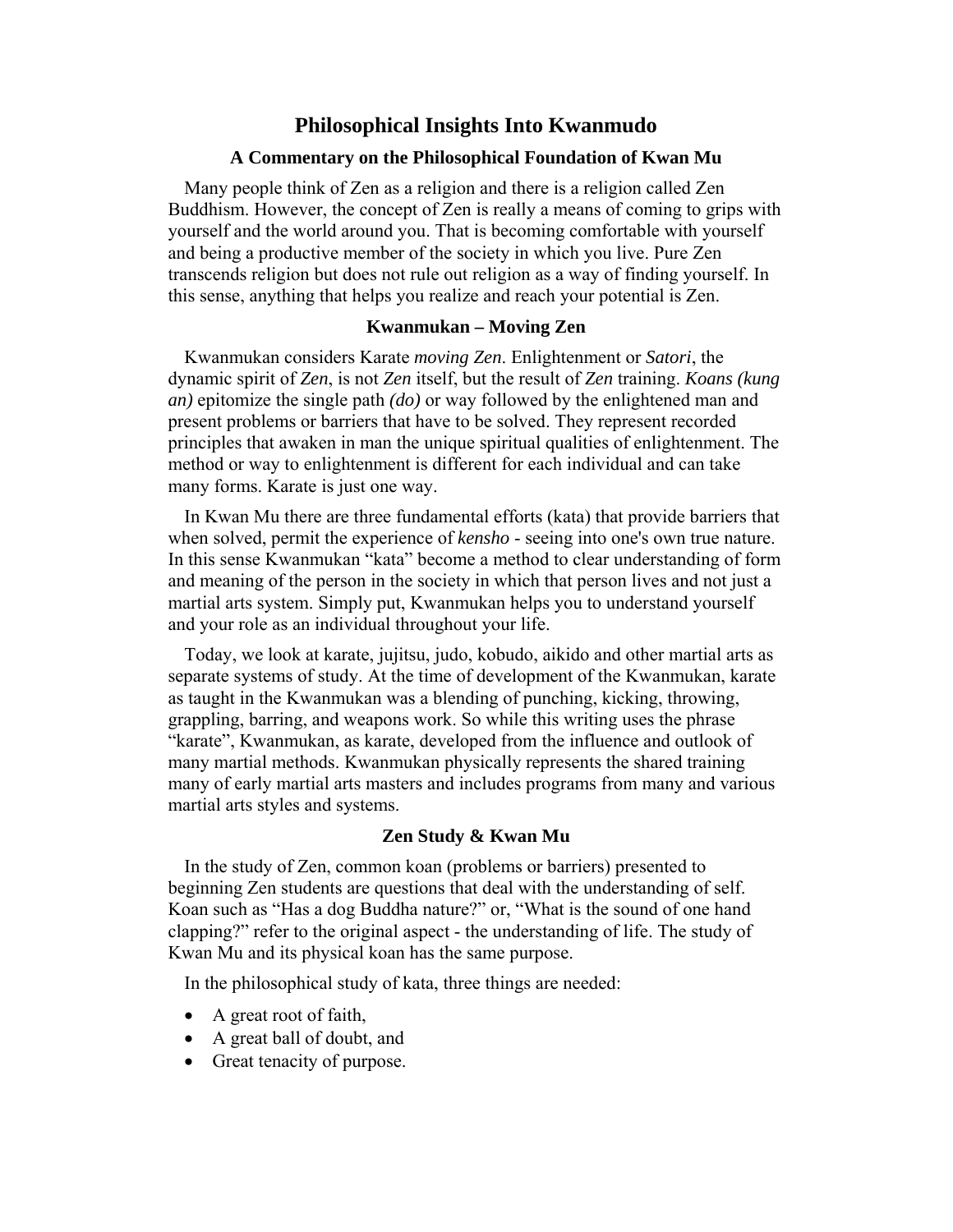You must believe that you possess your own intrinsic nature, that there is a fundamental principle that can be penetrated, and that through insight it can be realized. Doubt gets you to the bottom of the kata, and tenacity of purpose shatters doubt.

In the study of kata, the wisest thing to do is to forge straight ahead. Like rubbing two sticks together to get fire, the only way to success is to continue without stopping. Koan are essential to the study of kata. Some kata it must be realized, are designed to be drill forms for group exercise. The master kata are philosophical statements of the designer filled with barriers, which the tenacious practitioner will through training and proper direction surpass. These kata transcend time and mastery is itself timeless.

Sufficient faith is needed to approach or move towards realization. You must first have some comprehension of what you are approaching, and then make the correct application and stimulated influence to create the conditions for success.

Through karate, Kwan Mu, and therefore Zen, constant inward direction towards correct action will lead to an understanding of yourself and the world around you. From this step you will be able to contend with your life difficulties and to help and assist those you come into contact with in daily life.

## **Zen aspects - Thought in Action**

Perfect Kata. We can say the purpose of a perfect block is to prevent a successful attack and the purpose of a perfect attack is not to be successfully blocked. So, if you are doing kata against an imaginary opponent, (we are told to imagine the attacks) if we imagine we are blocking against the perfect attack, we cannot do a successful block so our block is not successful. On the other hand, if we have a perfect block, the attack must be flawed so how can we be sure our block is perfect as we are blocking an imperfect attack? So, if the purpose of a block is not to be attacked and the purpose of an attack is not to be blocked, then what have you? This is a koan (unsolvable problem) of the Kwanmukan martial arts.

Do the kata. The result of winning or losing is supplemented to situation at hand with no concern or anticipation of the outcome. If one anticipates, who has made the first attack? To be is to see. To see is to know. To know is to be. If then what have you? Where and when and what at the precise moment fully orchestrated on the matter at hand.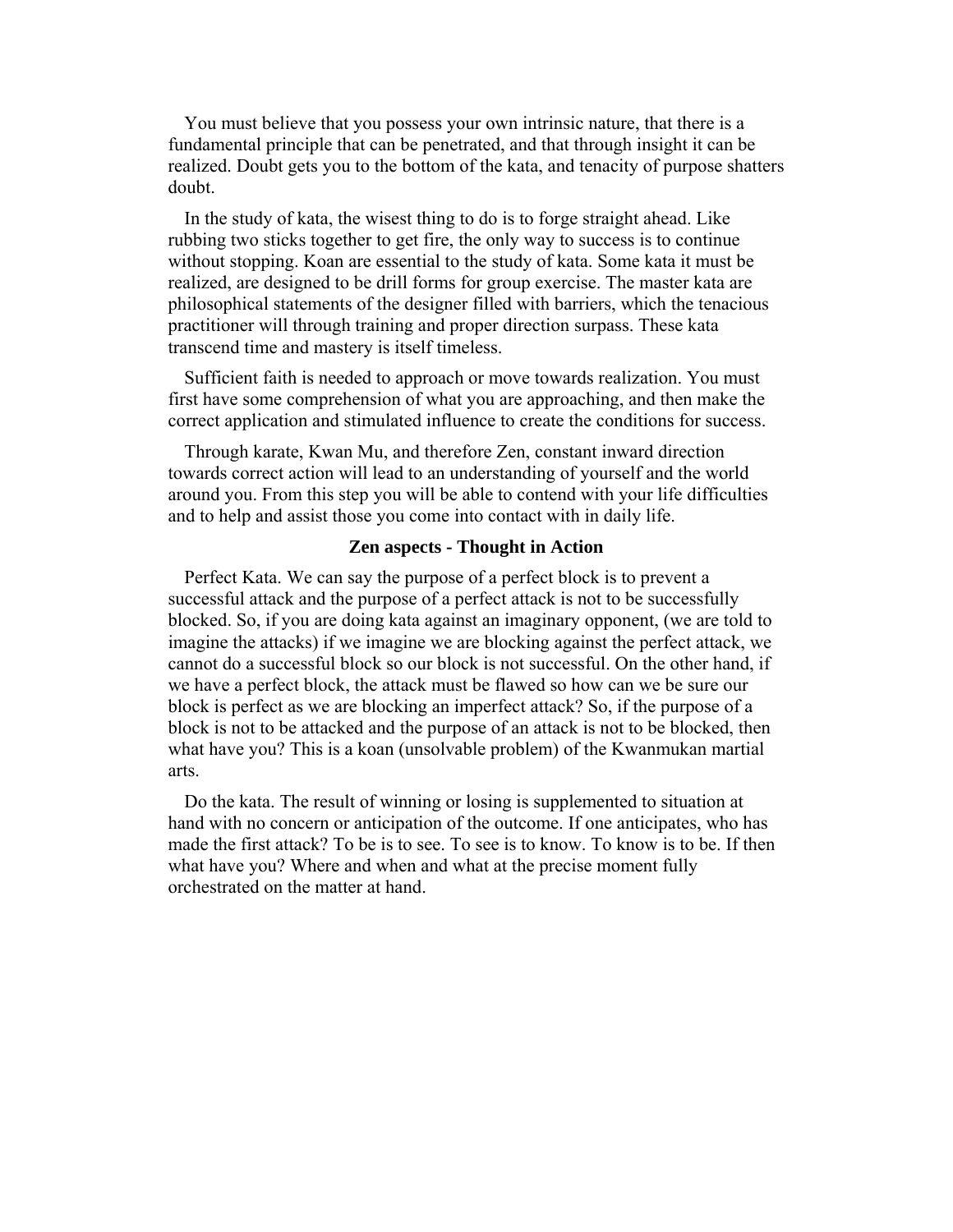## **The Kwanmukan Symbol**

The Kwanmukan symbol in its various forms reflects the intersection of the 4 main martial arts. These martial arts have intersecting circles representing the areas where the various martial arts overlap. Areas of the smaller circles within the large circle represent the mainstream of each art whereas the areas outside the large circle represent the more exotic areas of each martial art.

The intersection point of all the smaller circles in the middle of the large circle represents those techniques common to all martial arts. That is the essential or root technique that the Kwanmukan strives to reach. Thus the realization of the essential (which is how we translate Kwan Mu) is that point in the center where all martial arts come together.

#### **The Kwanmukan Patch**

We have discussed the meaning of the circles on the patch. The 4 squiggles in the patch represent the 4 seasons or 4 winds (winds referring to the 4 seasons.) As winter turns to spring, spring to summer, summer to fall and fall to winter each art returns to the others and the seasons of life continues.

The coloring on the initial Kwanmukan patches was white for beginners, black for black belts, to red for higher black belt ranks, to white to a red tip for Hanshi Anderson. This represented the circle of Life and Death and that one returns to his initial state. We say that there is no difference between a white and a black belt, just different stages of development in their life cycle.

The Sensei patch used today is merely the Kwanmukan patch drawn in black and white without the squiggles and without the areas outside of the larger circle cut off. This symbolizes the advanced knowledge of the Sensei in more esoteric areas of the various martial arts found in the Kwanmukan.

The Shihan patch is the Sensei patch colored using the general colors used for the Olympics and with the kanji for Kwanmukan, Jujitsu, Kobudo and Karate in the various circles. This is one representation for the arts found in each of the circles. In Hanshi Anderson's lectures he would use Karate, Judo/Jujitsu. Aikido (Aiki-jitsu), and Kobudo for the arts represented within the circles.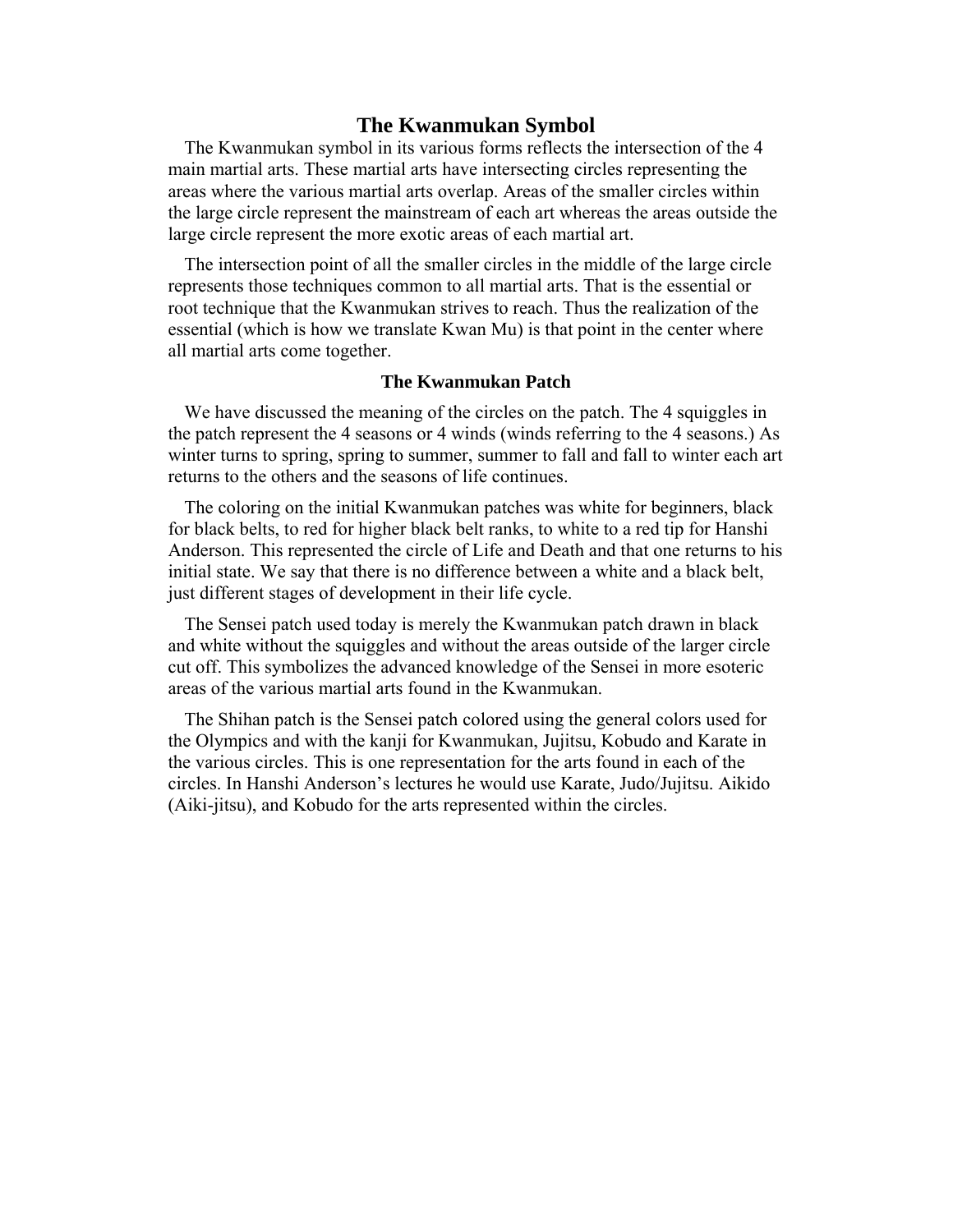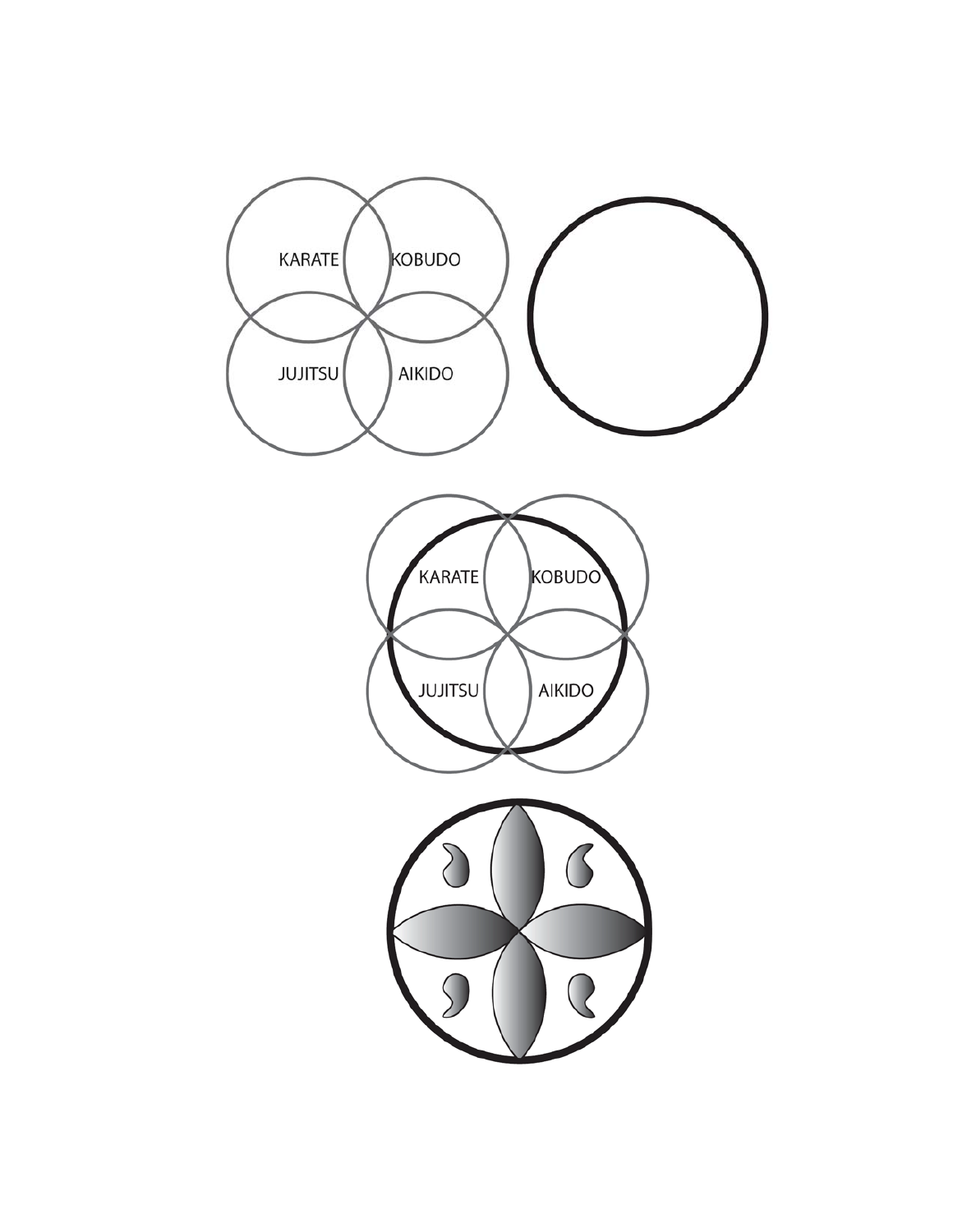## **What Caused the Martial Arts to Become Popular**

Martial striking arts have been around for thousands of years. The popularity of karate in Japan came about as a direct consequence of General Douglas MacArthur's ban of the practice of Butokukai (martial arts) in Japan and the resultant affect it had on Judo which was being taught in the public schools. Karate was not considered part of this ban.

#### **Karate**

After WW II karate first received the world's attention when it went simultaneously to Europe, Korea, and America through returning servicemen studying martial arts in Japan, China, and Okinawa and returning to their home countries. Karate was attractive to Japanese because it was foreign – a Chinese hands art<sup>1</sup>. Karate became attractive to the rest of the world because it was foreign - Japanese. $<sup>2</sup>$  The second major emigration of karate occurred after the Korean</sup> War.

# **Judo and Jujitsu Popularity and Taihojitsu<sup>3</sup>**

Jujitsu lost popularity in Japan in 1886 when the Tokyo police department sponsored a competition between the then new Kodokan Judo and the older jujitsu schools. The Kodokan judo students soundly defeated the jujitsu schools and the police chose judo as the superior art. This close association between Japanese police and Judo continues this day. Judo has since been used in training for police and military forces around the world. Taihojitsu are techniques used by the police for the arresting and submission without injury. Its present form was designed after WW II and is modified as street conditions change. Jujitsu popularity has increased since the advent of MMA and its TV exposure.

<sup>&</sup>lt;sup>1</sup> The genesis of karate going from Okinawa to Japan occurred when Itosu, a karateka, won a match against a judoka. The Japanese emperor then asked for a demonstration and Funakoshi came over in the 1920's. Because of the demonstration the Kodokan asked Funakoshi to stay in Japan and teach Atemi in the Kodokan.

 $2\text{ This exotic nature of the art was more interesting then possible American Hand of for that matter.}$ Cleveland Hand.

<sup>.</sup> Judo is in 3 parts, Atemi, Throwing, and Grappling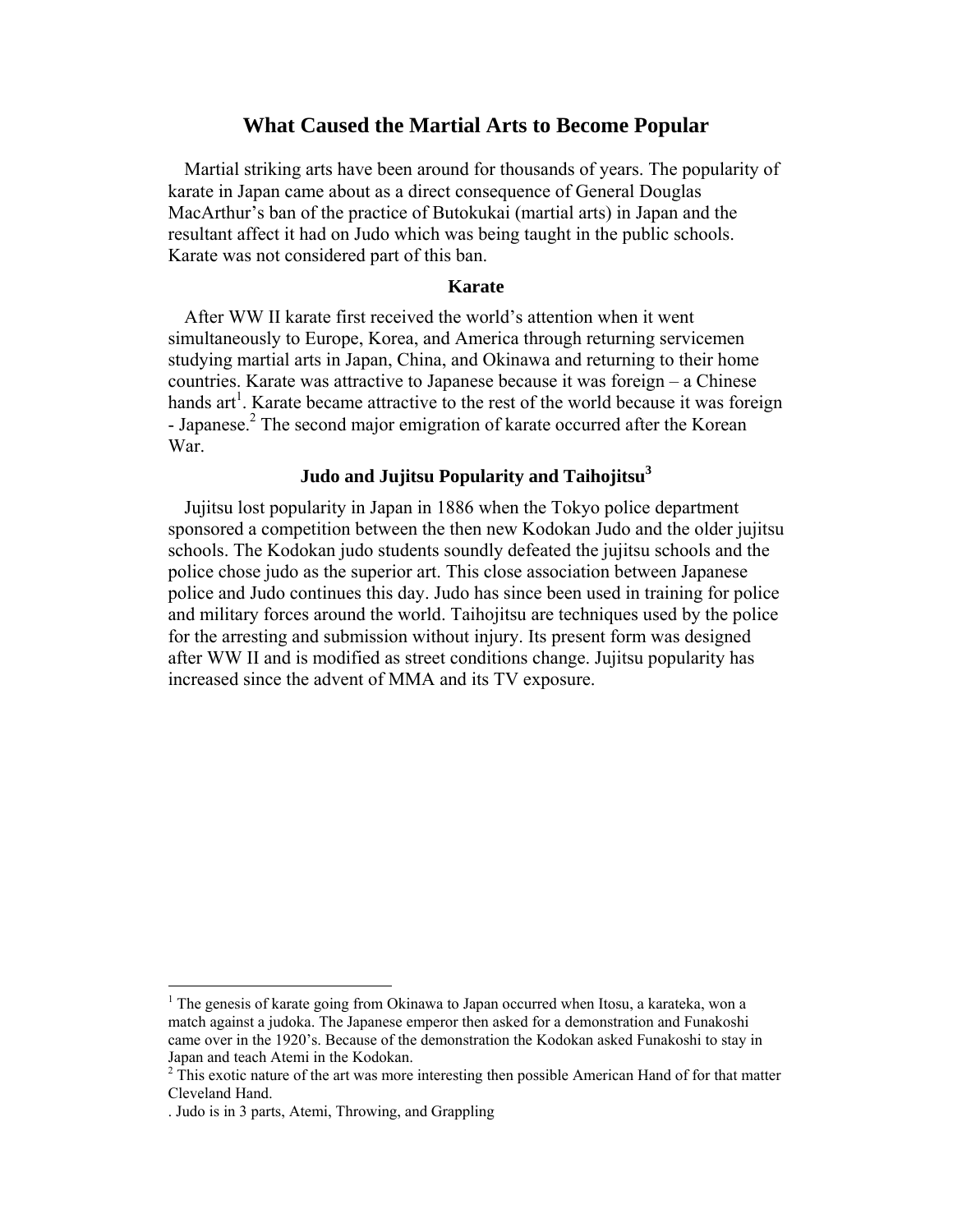## **What must be understood to be a Shihan or Sensei**

# **The Ohn4**

There is an ohn for those who study the martial arts. An ohn is a burden. There are two types of burden. The first is that you have the burden to learn correctly. The second burden is to payback, that is, accurately teach others what you have learned.

#### **High Rank Considerations**

What makes a high dan in the martial arts? The number assigned to your rank? Seniority is established by who asks whom what. It has nothing to do with your rank or how you got it. High dans must have the respect of their students and peers. They are expected have an overview and bring that overview into their dayto-day activities. This is different then the lower dans who must have an overview of themselves. Low dans are based on physical testing and meeting requirements not necessarily the respect of elders and peers. Regardless, in the International Kwanmukan the expectation always was and is that everyone must practice to their capabilities.<sup>5</sup>

#### **System verses Style**

Kwanmukan expresses itself in its standards and systems (methods) of instruction. As a style, Kwanmukan is the result of the impact of the training both in personal development and in physical accomplishment. Kwanmukan as an organization is made up of those who exemplify Kwanmudo through the actions of its members. The philosophy, Kwanzenmudokai, is the understanding of the way Kwanmukan develops the student and the underlying values of its systems and methods and must remain undistorted.

#### **Progressive Way of Teaching**

What makes the International Kwanmukan special is its insistence on progressive methods of instruction. Systemized standards and structures for a teaching system are necessary to train a student in martial arts. Standards enable the instructor to know who is learning what. By following the system of instruction, Kwanmukan can be taught correctly even if not perfectly understood. The problem occurs with those that add inventive things without having the proper amount of formal training in the system. How Kwanmukan is taught is important to the development of the International Kwanmukan. Proper teaching systems enable the International Kwanmukan to go forward and not stagnate.<sup>6</sup>

 $^4$  Ohn: Burden to learn correctly and to teach correctly.

 $<sup>5</sup>$  There are flat courtesies that all International Kwanmukan black belts are expected to follow.</sup> The first is do not mention people when they are not there and the second if you cannot say something good, don't say it at all. Third, show respect for elders and seniors.

<sup>&</sup>lt;sup>6</sup> Protocol and procedures are established to help the organization and its members get around complaints and move forward. Having these in place allow the student to learn even if the situations are unsettled. These methods allow an instructor to control a class and make the student obey regardless of whether everyone likes each other. Use of cadence in line drills and warmups is one method.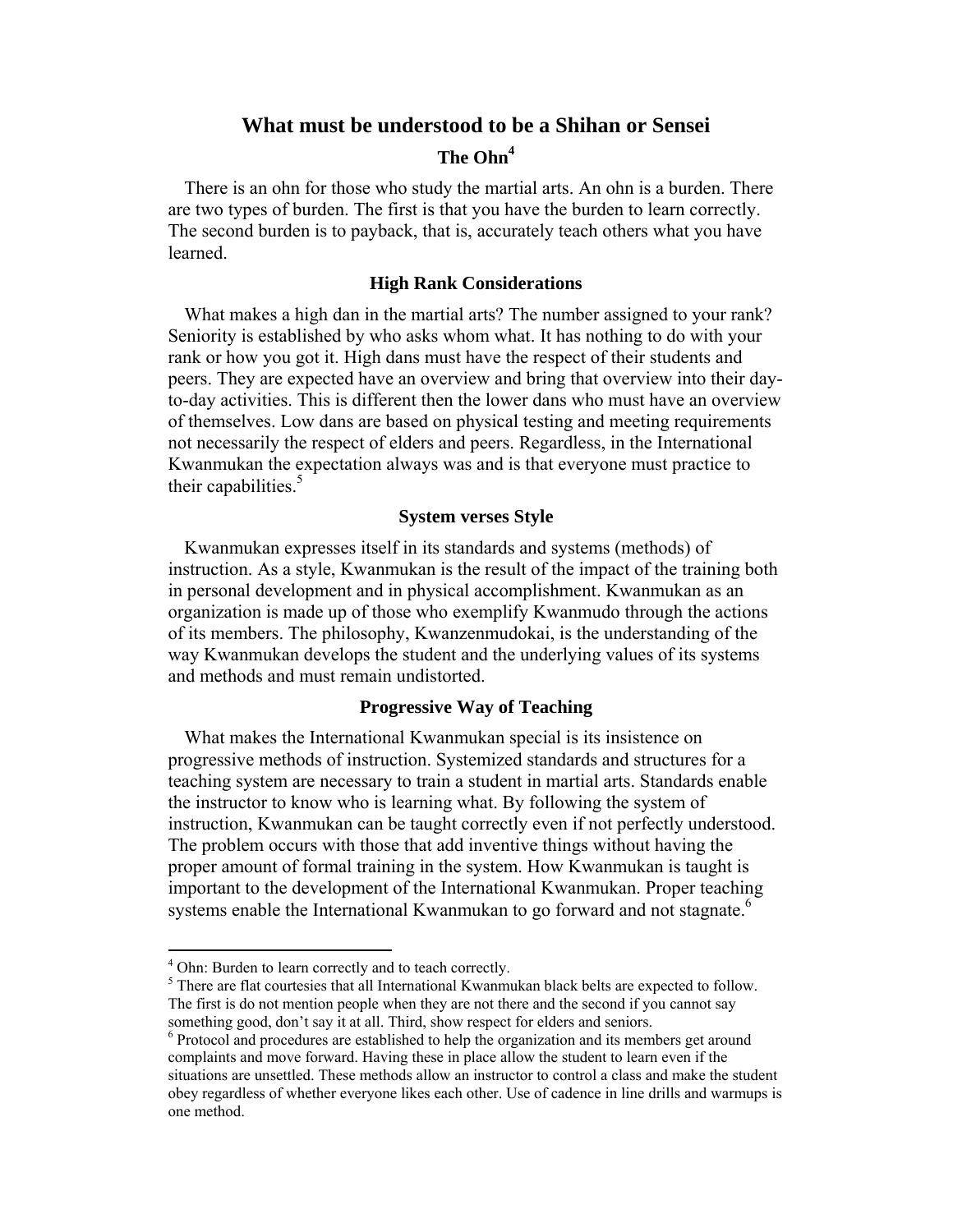#### **Teaching Methods**

There are really two methods to having students learn Kwanmukan

- 1) Remove the barriers to success
- 2) Add the skills necessary for success (those skills necessary to resolve the barrier)

These two methods approach karate training from a positive perspective.

Some styles and instructors use a negative method of training. They essentially tell the students that they will teach them to walk all over again. At each step of the students training, the student strives to receive assurance that they have made progress in learning how to do things from the start. This enables the instructor to keep the student under his thumb, as the student's will is conditioned to not believe that he has improved without the blessing of the instructor. Keep this blessing withheld or qualified, and the student will always feel inferior and not be able to step out on his own or reach enlightenment. It is not uncommon in such a training place that the instructor berates the students into thinking that without the instructor the student will never progress or be if the student steps out of line, he will be banned from learning.

The Kwanmukan does not teach this way. We consider that a student basically moves correctly. The body does have a natural move about it - doesn't it? We just take away the mistakes, the little things done incorrectly and give the necessary additional skills and strength to enable the aspiring student to be successful in his practice of the martial arts. But this is to digress from the main topic of this essay. Let's look at the teaching techniques of the Kwanmukan.

From the time of the Greeks and the great teacher Plato, there comes the concept that everything that is capable of being known and understood can be taught by asking a question. The basic philosophy that the self, the lord of knowledge, arises from memory and sensation leads to the deduction that one cannot conceive of something unless he has experienced it with his senses. It is possible to hold some abstract feeling, but the problem is similar to trying to determine what came before the beginning or what will come after the end.

The scientific method is the acceptance of criteria, developed hypothesis, and theory that thorough experimentation leads to a measurable and repeatable result. All other methodology may be considered meta-physical. Asking a question to teach a philosophy of action is meta-physical. The tenet of the samurai - "Unity of thought in action" - is a meta-physical concept. Removal of the barriers to success is a meta-physical concept. The denotation of psycho-linguistic words such as hate, love, fight, success, barriers, self, ego, and realization are understood in a meta-physical sense.

Meta-physical terms are best defined using parables or analogies. Composite experience can then be used to form concepts in place of the measurable result obtained by scientific experiment. To teach the concept of the self, parables relating to the application of the thing called "self" may be used.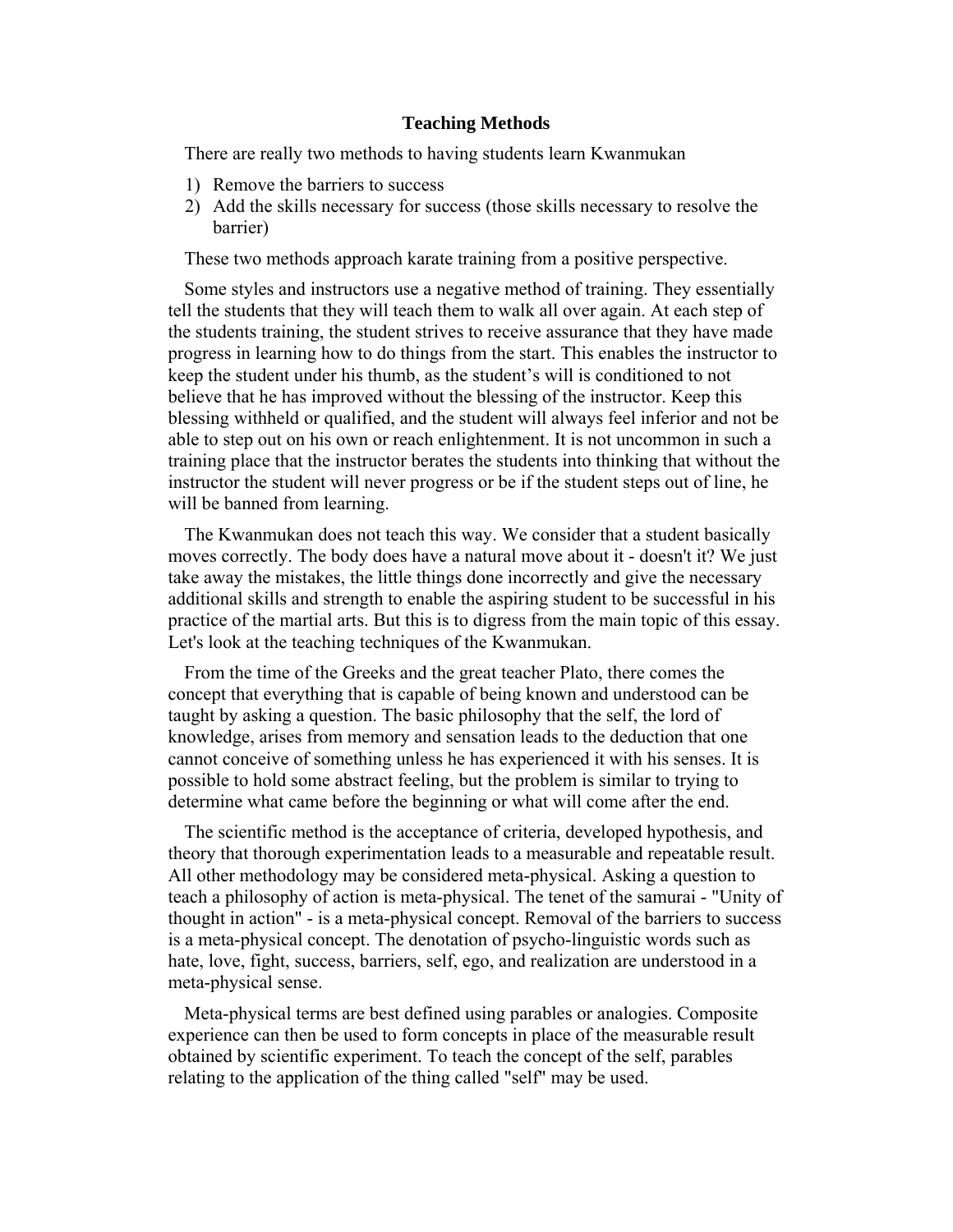Parables or stories are valuable tools of the karate teacher. Kata and waza are parables. Understanding of these parables allows accurate concepts to arise out of experience that may be considered fact, permitting the manipulation of what is termed reality. Most people do not think with their intellects, but instead use their emotions. Instead of using facts to adjust emotions, they use beliefs. If the appropriate belief is created, the proper emotion can arise and cause the correct application of principle, thus manipulating the perception of reality and facilitating situational control. The instructor must introduce skills pertinent to this point and the barriers to successful application removed. The enlightened teacher will understand this.<sup>7</sup>

While the Kwanmukan does require a pledge of loyalty, any individual has the option to leave or stay of his or her own free will. The Kwanmukan hopes that its methods and manners are such that the student voluntarily takes the pledge because he sees the value of the Kwanmukan and freely chooses to take the pledge because of this.

 $<sup>7</sup>$  As a footnote to the above, one of the forces behind the development of the Kwanmukan was the</sup> restrictive ranking and negative controlling teaching methods found with certain teachers and or styles. This negativism was designed to control the student and keep them as paying customers not allowing them to reach their full potential. It was the underlying factor of the creation of the Central Taekwondo Association.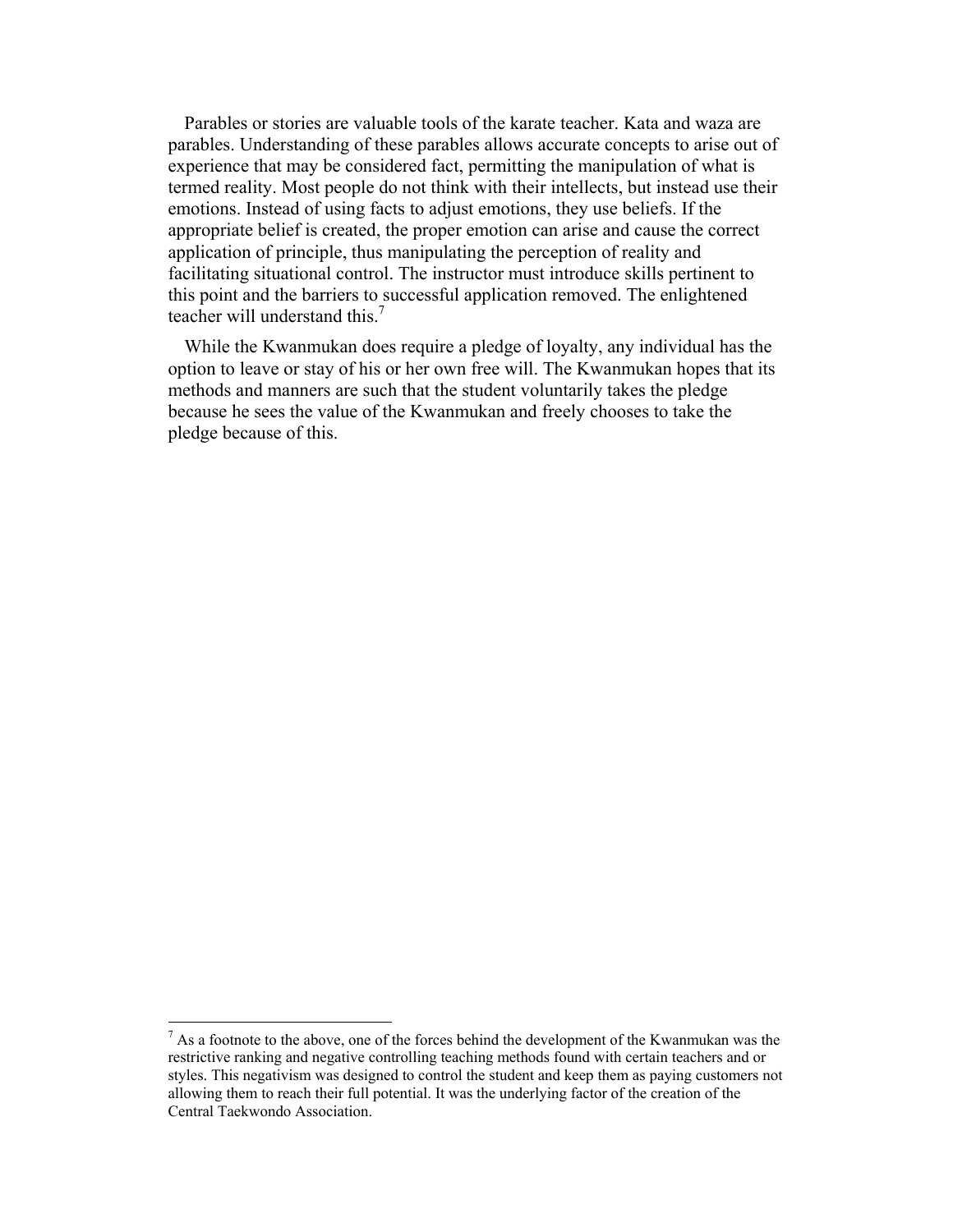# **Technical Aspects of the Kwanmukan**

## **Rituals**

## **The Formal Bow**

An important protocol in the Kwanmukan is bowing. We bow when entering or leaving the dojo or workout area, to signal the beginning and end of training, to elders, seniors, and others as a sign of respect, to great each other. The failure to bow is like not shaking someone's hand. It is very insulting. Both instructors and students must remember that you bow (salute) the position and not the man.

When to bow:

- To the highest ranking black belt present or when arriving or leaving
- Entering or leaving the dojo or workout area
- At the beginning and end of class
- To your instructor
- To your partner

## **The Handshake**

We use a certain handshake in the Kwanmukan. It is like a normal handshake except that the other (left hand) is placed atop of the right arm. This two-hand handshake is a sign of respect.

## **Courtesies**

- Other courtesies expected of the Kwanmukan Black Belt.
- Stand at attention when the instructor is talking, hands out front in fists.
- Respond in acknowledgement by saying "Hai"
- Do your best to follow instructions
- Turn you back when adjusting your uniform
- Wear no jewelry (except perhaps a wedding ring)
- Unless instructed to do so, do not touch the floor with your hands
- Give and receive items with two hands

# **Anderson's Five Elements of Karate Breathing, Blocking, Punching, Timing, Kiai**

Karate is elemental - made of elements. It is not physical conditioning. We use physical conditioning to prepare the student for practice. Within the martial arts there are standards and structures. These are system enabled progressions to enable a sensei to know what a student knows and therefore to know how to advance that students knowledge. In the Kwanmukan the duty of the instructor in the dojo is not to teach but present the system.

There are 5 Fundamental Elements in Karate as expressed by our founder George E. Anderson. All five elements need to occur to have karate. In additional to the 5 elements, there are 4 concepts required for a karate technique. These must be in everything you do.

The five elements are: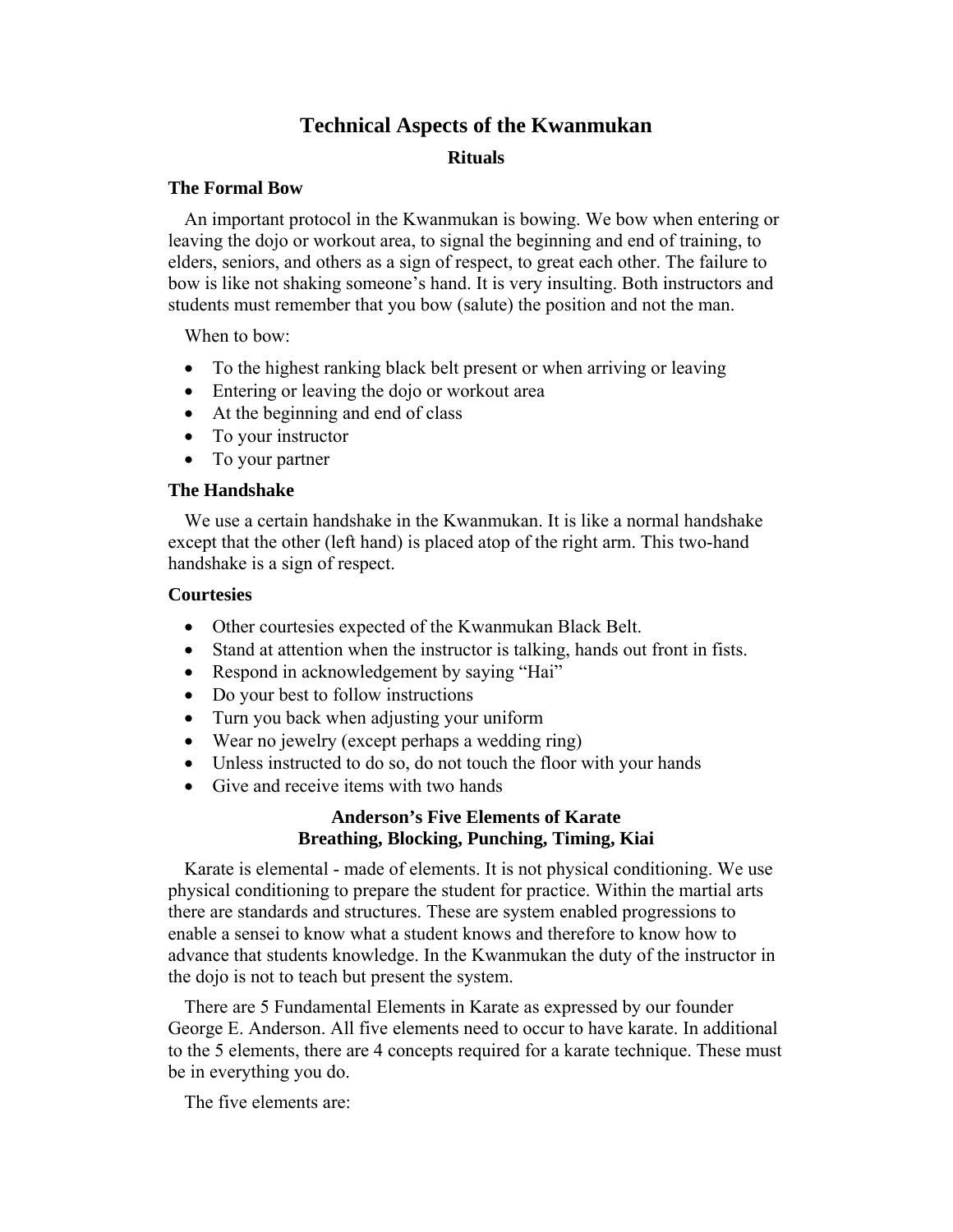## **Breathing**

Breathing is essential to life and to being able use our body effectively. Breathing allows for the maximum effort to occur. Patterned breathing is the most basic principle of karate. There are two types of breathing, deep abdominal breathing (ibuki) and a nasal kind of click, click (closing of the epiglottis) often used in Goju. Ibuki breathing is used in the International Kwanmukan, a guttural low lever sound that lowers the abdomen.<sup>8</sup>

# **Punching, Striking, Kicking**

Understanding how to use our bodies to effectively punch, strike and kick is essential to the practice of karate. For punching and striking we must know how to get into and out of our stances, the best path for the attack to be most effective and be able to deliver it when needed. The same can be said for kicking.

#### *Kicking Skills*

 $\overline{a}$ 

It is important to understand the concept of thrust verses snap. Most kicks can be either thrust or snapped or some combination of both. A thrust kick uses the gluteus muscles to launch a kick. A snap kick uses the quadriceps. While some kicking uses both a thrusting and snapping action in execution, the main classification is in the primary muscles to launch the kick. Thus you can "thrust" a snap kick and "snap" a front kick but these actions usually come later in the kicking action. An example of this is "pick" kicking.

#### *A Note on Stances*

Stances are forward, back, side, or onefooted and when lowered they fold at the knees and ankles.

When using a lower stance, lower the body with back straight bending at the knees and ankles. You have to bend the knees forward toward the toes allowing the weight to be put over the foot, not leaning into the foot.

To practice, start with the feet parallel and bend at the knees. Put the weight over one foot. Extend the other foot to the side and you have a back stance, extend it backwards and you have a forward stance, transfer the weight equally and you have a side stance. Pick up the foot and you have a one-leg stance. In doing this, weight must stay directly over the supporting foot (feet).

#### *What is proof of stance?*

Proof of stance can be static or dynamic. Static is placement and dynamic is movement. The biggest stance error is improper weight displacement. Proof of stance means the weight is directly over the weight bearing leg and not leaning into it. Dynamically this means not stopping your body movement by "toeing", but allowing the weight to naturally roll through the feet.

A good stance exercise for the lower connection is to stand with heels together toes apart. Bend knees and ankles with the back straight. You can connect a front stance and back stance from this position and also relate to the other stances.

If a student has trouble with either kind of kicking, it helps to stretch the opposing muscles. For a snap kick, this would be the hamstring and for a thrust kick, the quadriceps.

<sup>&</sup>lt;sup>8</sup> In class why do we count? We count to exhale properly when executing a technique. We cannot hold our breath and count. The Japanese numbers (at least up to 10) easily permit one to use their abdominal muscles when counting (exhaling.) This teaches us to breath correctly.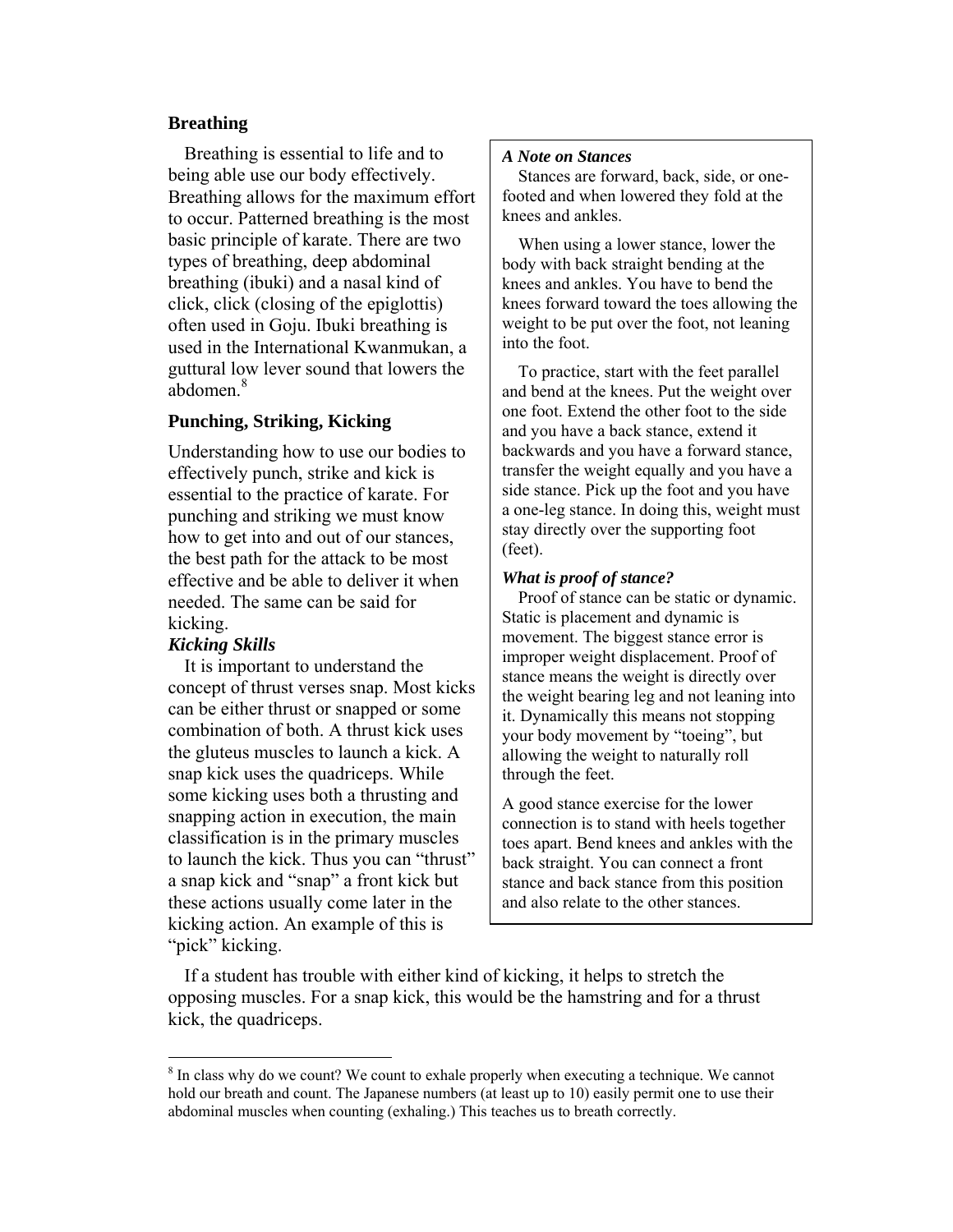**Sidekicking:** The chamber at the time the kick is launched determines the type of kick. The knee points to the target at the launch of a snap kick and a thrust kick pivots over aligning the shank of the leg to the target.

**Front Kicks:** The knee comes to the chest all the time every kick. This is proper chambering. To practice this, try squatting with the back straight.

# **Blocking**

It is important to understand the system of teaching the skill which is different from the application of the skill. Once learned, blocks are used as needed responding to happenstance of the circumstance.

## *Blocks:*

- Must have full range of motion and fully completed action
- Must involve both sides of the body (both arms, hands, etc.)
- Require stabilization of the back, balance of the body kinesthetically.
- Must cover all vital areas of the body exposed to attack
- Applied once learned, you can use what you have as needed.

# **Timing**

The performance of a karate skill requires the bringing together of the hand, foot, eye, breath, and hara at the same instance. It is this coordination of skills that requires the repetition of karate skills both to learn and to maintain the skill at a high level. Timing also considers the bringing of these skills to the target area at the correct instance allowing for the motion of the opponent, distancing and range of the technique, and the inclusion of the facets of karate technique discussed below. All are interwoven.

# **Kiai**

Kiai is a special aspect of breathing. A strong kiai is very important. There are three levels of kiai:

- Killing Kiai
- Alarming Kiai
- Protective Kiai

The kiai or shout eliminates holding the breath, increases your intensity, lowers your opponent's, prepares the body for contact and increases the effect of kime on impact.<sup>9</sup>

# **Four Underlying Facets of Karate Zanshin, Miai, Atemi, Kime**

#### *Choosing a fighting system.*

When chosing a fighting system, who or what do you follow? India? China (Wushu)? Okinawa (Karate), Korea (Taekwondo)? Japan (Karate? Jujitsu? Judo?)? Some martial artists like to say they follow the oldest system? Which one is oldest? Some claim back before 5000 BC. In the study of history, can you think of anytime where there has not been fighting? Everyone had a fighting system, it was just known by different names. If you were to chose the best system, which one would you select? The oldest? The one that won the most wars? Would you bet on an American gunslinger against a Japanese swordsman? On what do you base judgment?

<sup>&</sup>lt;sup>9</sup> Kiai is "spirit meeting."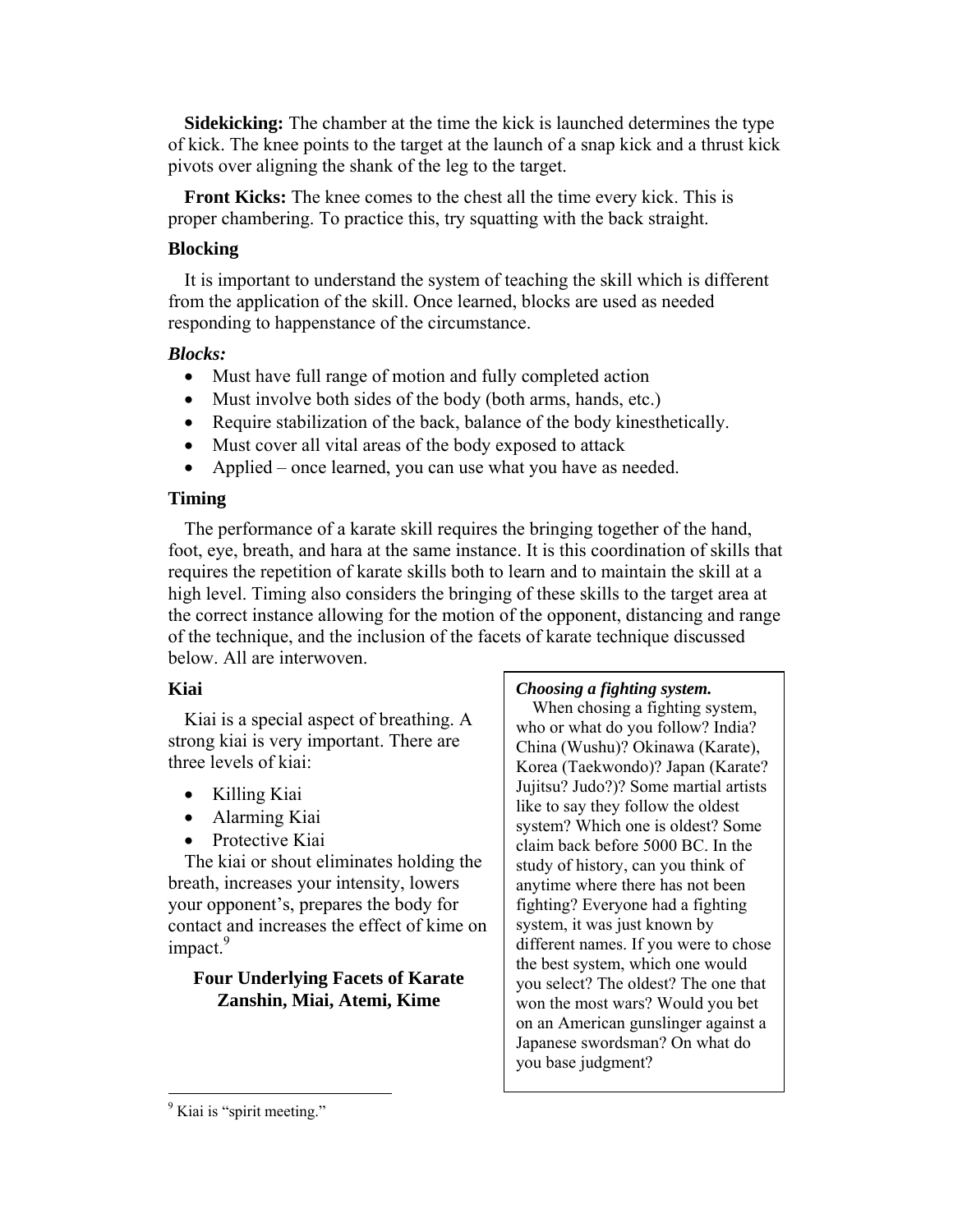## **Zanshin**

Zanshin is a series of attitudes throughout a confrontation and not one particular point in time.

- Detached watchfulness so you do not get cut down yourself. If someone can break your zanshin with correct miai, they can apply atemi with kime and kill you.
- Utterly cutting down your opponent Continuing uninterrupted. Known as continuous mind.
- State of mind. Leaving the behind to stay in the present. The mind does not leave until you know it is done. This is wiping the blood off of a sword. Your mind to the end. How long do you maintain zanshin? Until it is done and over.
- Extending ki Extend your presence both physically and mentally. Kiai while using the body to extend your mental and physical energy. Kiai extends the ki.

# **Miai**

Miai is interval or distancing (with no time connotation to it.) This is interval in the absolute sense of being exactly where you want to be moving into and out of striking distance (the opening) while being able to defend against an attack. Concisely, miai is the maintenance of a one-step interval where you can perform a lethal blow or defend.

Correct interval allows for kime. Atemi with kime requires perceptive distancing – knowing exactly where you want to be and getting there. The rhythm and embussen of kata and ippon kumite teach miai.

# *What are the connections?*

- Eye vector to target
- Target to Shoulder
- Shoulder to hip insertion (Hara)
- Hip to floor (ankle)
- Ankle to floor

Break any of these connections and you can successfully stop an attacker. If your connections are broken through your own error or your attackers tactics, you become vulnerable

Proper connections are developed by the practice of Kwan Bu exercises. These train you to strike with the hara correctly supported by the body. Movement from stance to stance helps learn to move the hara easier.

# **Kime**

 $\overline{a}$ 

Kime can be called the application of ki to the target body. It is not just focus or concentration, but requires the coming together of the mind, hara, and weapon in concert to the target  $area^{10}$ . All three must penetrate inside the body at the same time for atemi to be effective. Nothing wasted, nothing withheld. Kata is the

<sup>&</sup>lt;sup>10</sup> Depth of penetration, the ability to project your ki, can vary with the target (soft or hard area of the body, padding of the target (clothing), your body size (makeup) and opportunity. These affect the choice of weapon and choice of target. The more a technique needs to go deep, the softer needs to be the target. If the body is impeding the action, used drills that loosen and stretch to correct.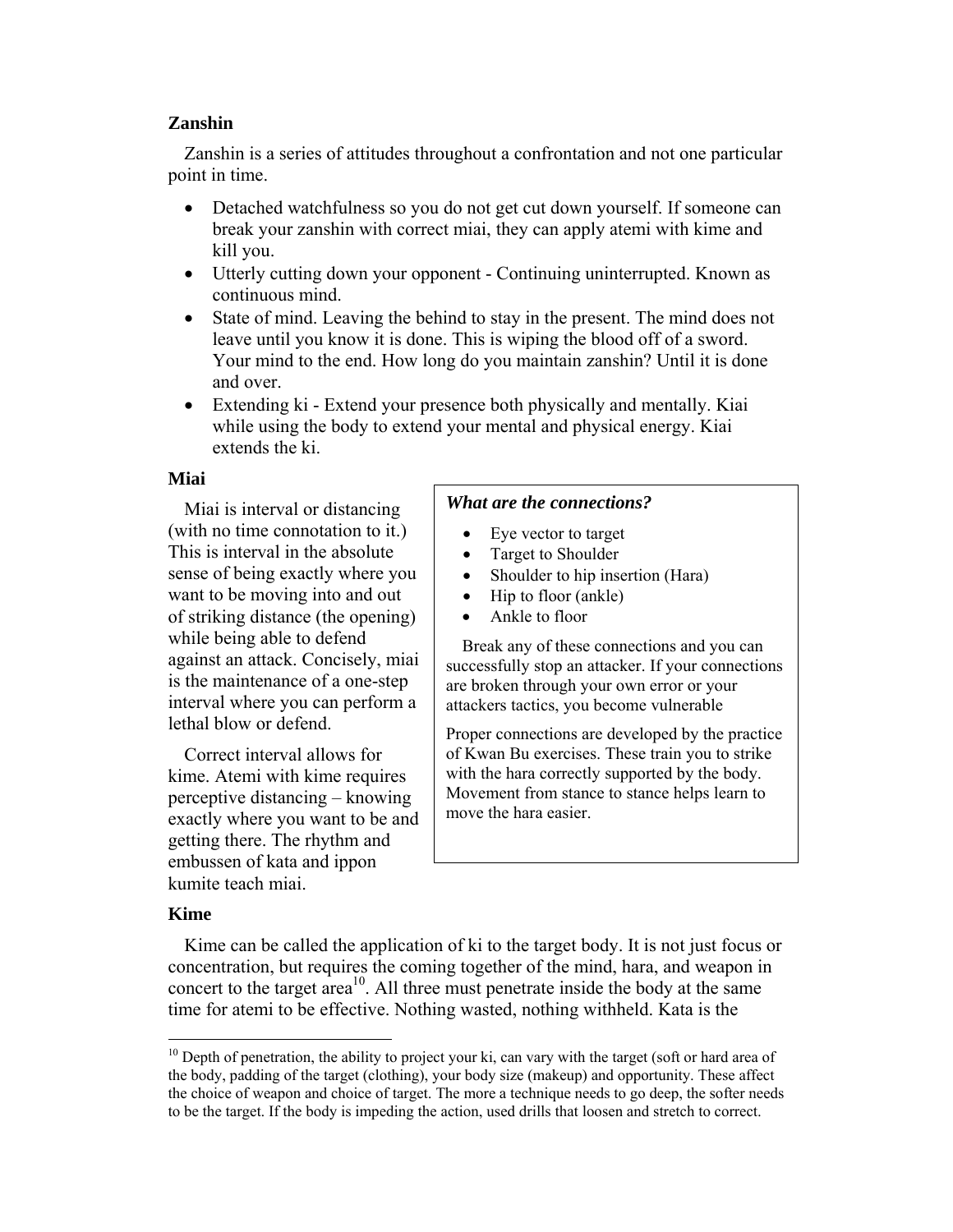initial way to teach kime. Low stances facilitate the penetration of the hara for beginners. Use of the makiwara strengthens the weapon and increases the application of kime. There are four levels of kime: head, throat, solar plexus, and lower abdomen.

#### **Atemi**

Atemi is a vital stroke<sup>11</sup>. Vital strike capacity is required to have karate. Atemi is defined as correct choice of weapon and accurate placement of that weapon with appropriate force such that the single strike will kill or disable an attacker. A less then vital strike is not karate as it is not atemi. Not all punches, strikes or kicks can be considered atemi. This is the difference between effective martial arts and sport.

For atemi, the smaller the weapon, stronger the blow. Some body parts used as weapons cannot sustain certain blows. For greatest force, select the smallest weapon that will not break<sup>12</sup>.

#### **Summary**

These essential five elements and four facets are what we refer to when we discuss the International Kwanmukan's strong, consistent, internal standards, quantifiable, integrated, and related<sup>13</sup>. As a Sensei or Shihan in the Kwanmukan you need to know the correct execution principles, understand minimum acceptable levels of performance, how to teach the technique, and have the ability to correctly perform the basic skills.<sup>14</sup>

# *When does 1+1 = three.*

You can have one line, but when you split it in two you create three parts, the left, the right and the separation (the middle). The top, middle bottom three areas then make five connections from the area between the middle and top and middle and bottom. Top Middle Bottom with 2 separations and you have 3=5. This is just a way of looking at the connections. It also shows the difference between western and eastern thought processes.

## **Black Belt Test**

What is a black belt? It is someone who knows the requirements and can perform them at the acceptable level. The traditional black belt test in the Kwanmukan consisted of:

- Three Stars with force and correct technique
- 20 Ippon Kmite
- 10 Releases
- 4 Takedowns

<sup>&</sup>lt;sup>11</sup> Atemi is Ate-mi. Ate is a strike mi is a distancing concept.<br><sup>12</sup> To demonstrate this concept, Hanshi Anderson would have us punch at a board full of nails and stop on the point of contact. Only problem was that he did not put the nails in the board evenly so some stuck out further then others making getting cut problematical.

<sup>&</sup>lt;sup>13</sup> This phrase is interesting. Are consistent internal standards strong or are internal standards strong and consistent? Or should each word be considered separately? How we relate the adjectives will present a different meaning of the words.

<sup>&</sup>lt;sup>14</sup>. If you can not, they you should only have someone who perform the skill correctly demonstrate the skill. The ego of no ego.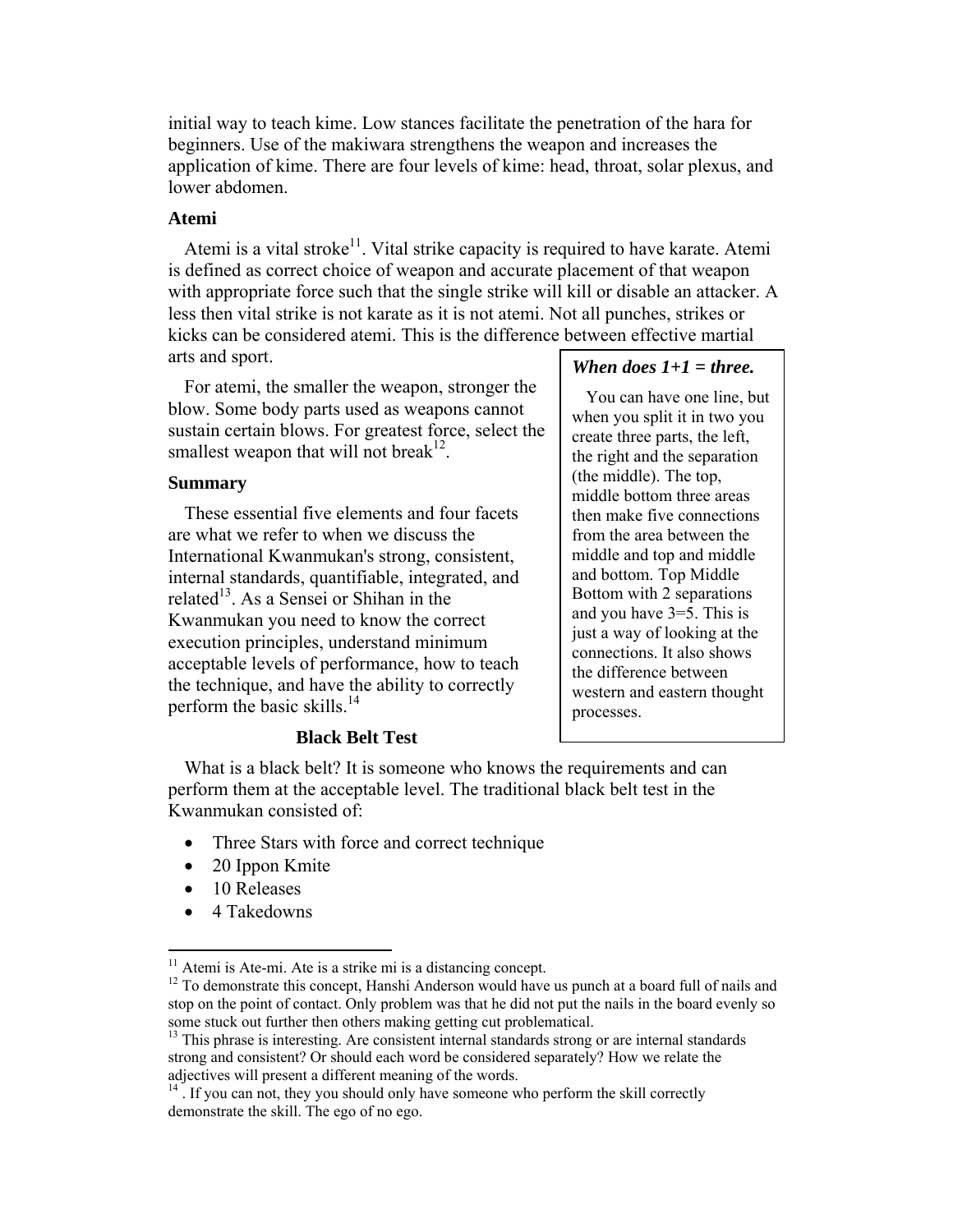- Breakfalls
- 40 hands and corresponding stance relationships
- Kicking drill sequences and explanation of the function of the kicking drills
- Break 3 boards with 3 different techniques
- Kibadachi ½ hour
- Kata Requirements 5 Pinan, Jion, Seipei, Seienchen, Unsu, Sochin, Kwanmu First Effort and walk Kwanmu Second Effort.
- Proficiency in free-fighting.
- Releases from grap and falling to the floor (Ukemi)

The below points were expected to be shown at the dan level and improve at the higher dan levels. These points are still expected today.

# *Technical Points for Black Belt Tests*

- Understand correct execution principles.
- Minimum acceptable levels of performance
- Nine concepts must show  $-5$  Elements and 4 Facets
- Connections must show
	- o Shoulder to target attitude to target
	- o Shoulder to glutes where leg inserts into the hip.
	- o Glutes to floor.
- Know difference between

<u>.</u>

- $\circ$  Snap and thrust kick<sup>15</sup>
- o Reverse and straight punch
- Completely lift the knee (chamber)
- Hips must move in kata, hara must move
- Seiken punch how to move hara. Moving hara allows other things to develop.
- Show all in Waza, Form, and Sparring

<sup>&</sup>lt;sup>15</sup> Difference between thrust and snap kick - thrust uses gluteal muscles, snaps uses quadriceps.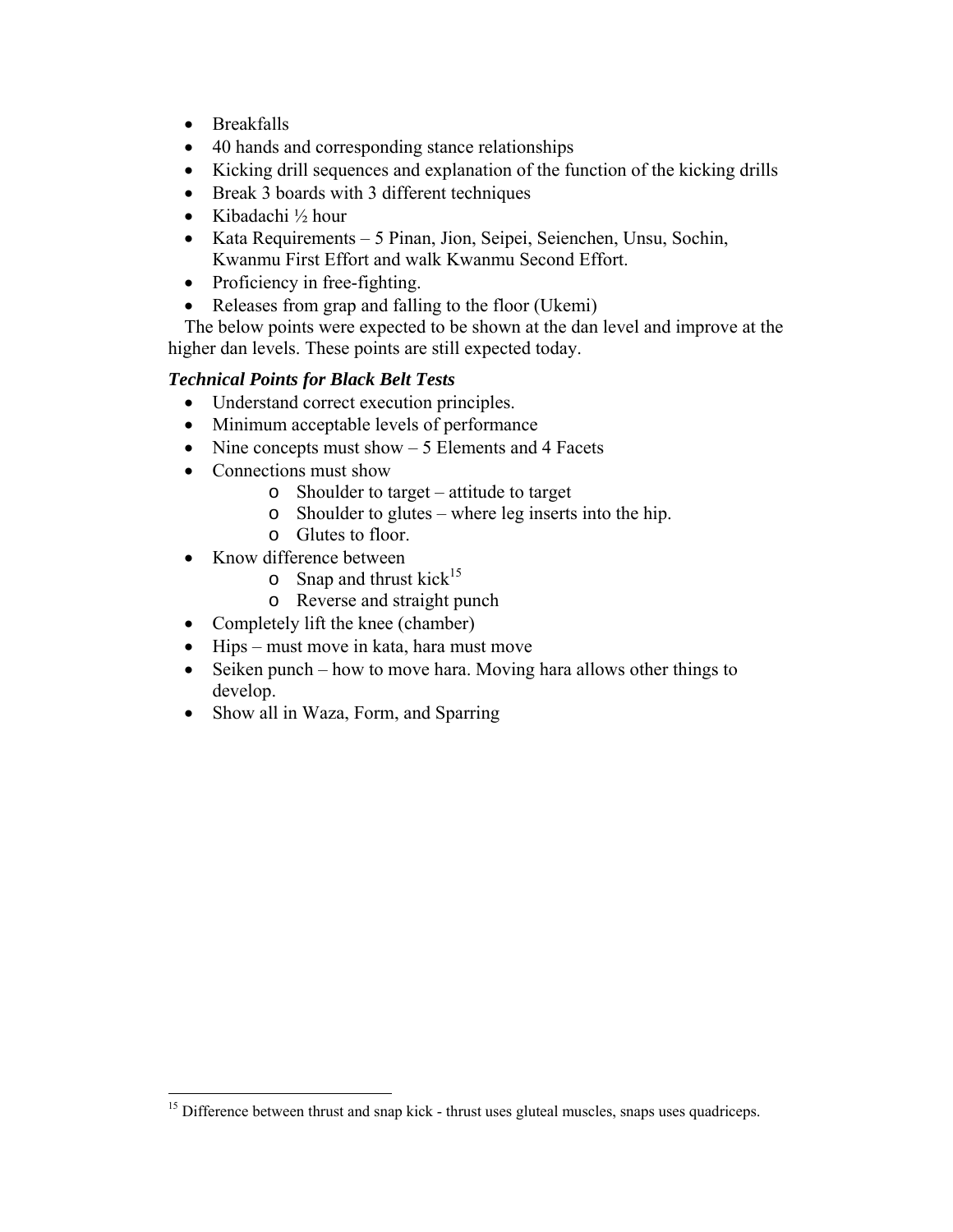# **Historical Development of the Kwanmukan**

#### **1800's and earlier**

Kwanmukan karate arises from the Okinawa lineage of Kanken Toyama and Gichen Funakoshi and from Ch'uan Fa in Manchuria through Byng In Yoon. Funakoshi's instructors were Itosu and Asato. Toyama trained with Itosu and others. Kwanmukan lineage goes directly back through these known Okinawa masters of karate.

#### **Late 1800's and early 1900's**

Funakoshi and Toyama lived well into the 1900's. They greatly influenced the development of karate in Japan and also in Korea, which was under Japanese control during the mid 1900's. Many of the Korean masters went to Japan for schooling and while there received training in the martial arts. Two of these important to the Kwanmukan were Byung In Yoon and Ro Byung Jik. Byung in Yoon had trained in Ch'uan Fa (Kung Fu), which in Korean is called Kwon Bup. He went to university in Japan and their met and studied under Kanken Toyama. He is on the list of Shihan appointed by Toyama. Ro trained with Gichen Funakoshi and Funakoshi's son Gigo. Funakoshi's karate became known as Shotokan and Toyama's karate Shudokan.

#### **George Anderson**

George Anderson began training in the various martial arts available in the early 1950's including wrestling, Kung Fu, an esoteric form of jujitsu and basic Japanese karate. When Ill Joo Kim came to Akron, Ohio, in the early 1960's to study at Kent State University, Anderson became drawn to Kim's realistic karate. Although Kim was a Korean martial artist, Taekwondo had not come to common usage and was referred to as Korean Karate. Anderson became a close friend of Ill Joo Kim, a major instructor at his dojo, and a stockholder in Mr. Kim's organization.

#### **Kim Ill Joo**

Ill Joo Kim had trained with the Kangdukwon in Korea under Park Chull Hee and initially was part of that organization. When Choi Dong Ju came to the United States in the later 1960's, he successfully encouraged Ill Joo Kim to join up with Ro Byung Jik in the Songmookwan. Kim did so and adopted all the Songmookwan kata.

#### **Ro Byung Jik**

Ro had studied with Funakoshi and his son Gigo and called his school Songmookwan. Songmookwan essentially has the same meaning as Shotokan but in Korean. Anderson received his third dan promotion directly from Ro Byung Jik. Back in those days there were not many high American dans in the Korean school and Anderson was one of the highest dan Americans in Korean karate in the United States. Too other notable contemporary higher dans in Korean Karate with Anderson at the time were Ed Sell and Chuck Norris.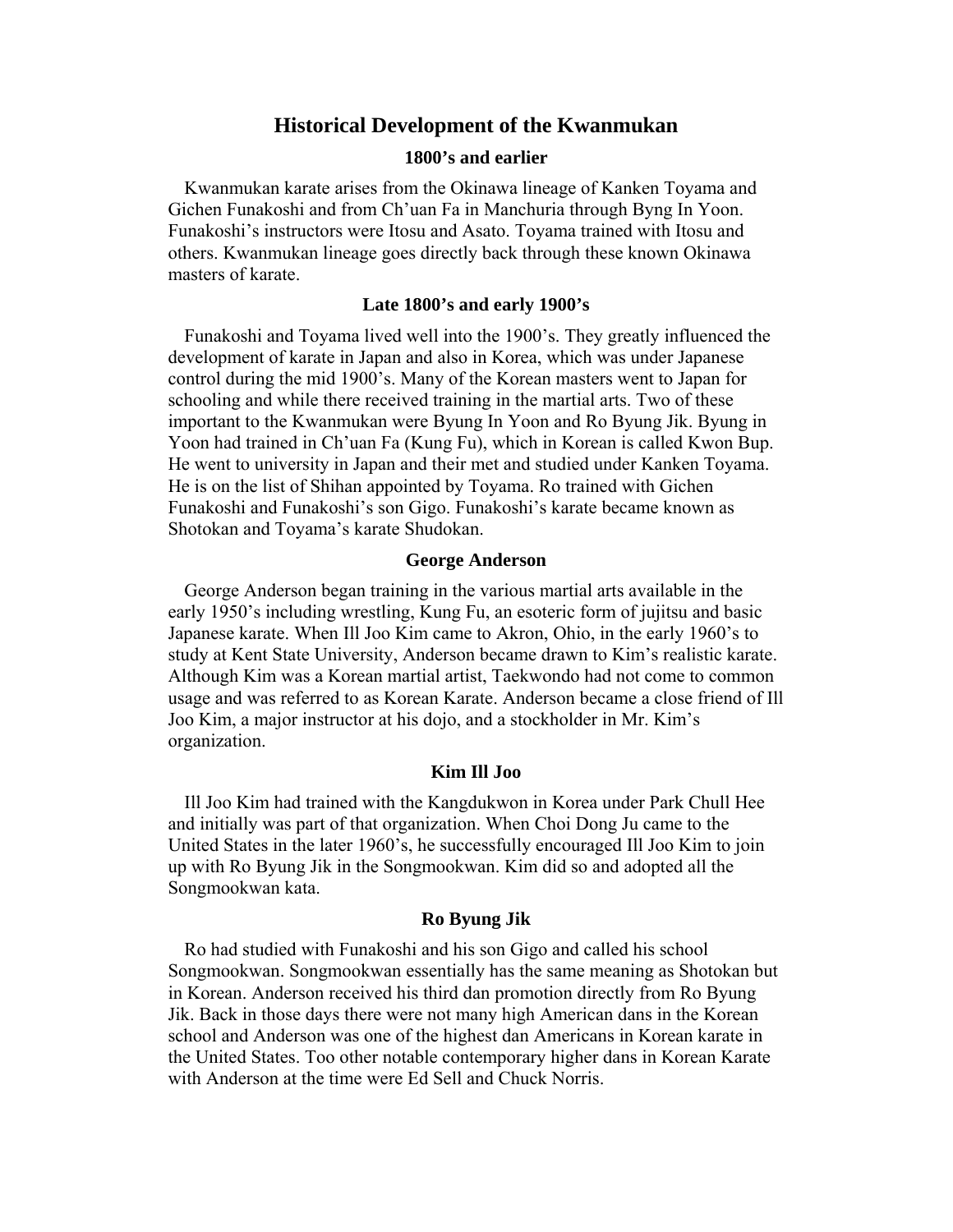#### **Park Chull Hee**

Park Chull Hee founded the Kangdukwon with his friend Hong Jung Pyo Initially; they trained with Byung In Yoon at the central YMCA in Seoul Korea in the 1940's. Byung In Yoon called the school Changmookwan. Yoon disappeared for some time after the Korean War and the school was taken over by Nam Suk Lee. Park and Lee had a disagreement that lead to Park Hong to leave the Changmookwan and found the Kangdukwon. Park also had a relationship with Kim Ki, who has also trained in Shudokan with Kanken Toyama.

#### **Yoon Byung In**

Born in Mu-son, Manchuria, China, around 1920 Yoon studied Ch'uan Fa under a Mongolian master. In the Korean language Ch'uan Fa is called Kwon Bup Bu. In the 1930's Yoon entered into Nihon University in Tokyo, Japan, and became a student and friend of Kanken Toyama. They shared their martial arts with Yoon studying Shudokan and Toyama learning about Kwon Bup. In fact, Yoon is on the list of Shihan as recognized by Kanken Toyama.

After WWII, Yoon returned to Seoul, Korea, where he opened a Shudokan dojo at a YMCA. and called his school his first school Yun Moo Kwan Kwon Bup (art of the fist) but soon he renamed it to Changmookwan. Yoon ended up missing after the Korean War. Lee, Nam Suk took over the Chang Moo Kwan and then by 1955, Master Hong Jung Pyo and Park, Chull Hee splintered off and named their school Kangdukwon. Master Park is still the official head of the Kangdukwon as of this writing. Kwan bup is often pronounced kwanpo as a pronunciation of Ch'uan Fa. Tangsoo Cheung Kwan and Nan Kwan are two of the forms studied.

#### **Kwanmukan**

From all this you can see that Kwanmukan was directly influenced by 3 of the 10 original kwan in Korea – Songmookwan, Kangdukwon and Changmookwan and all had developed directly from the Shotokan, Shudokan and Korean Kwon Bup.

Anderson maintained contact with the various Korean kwan founders and today the Kwanmukan still maintains contact with Park Chull Hee who is the only original kwan founder surviving at the time of this writing.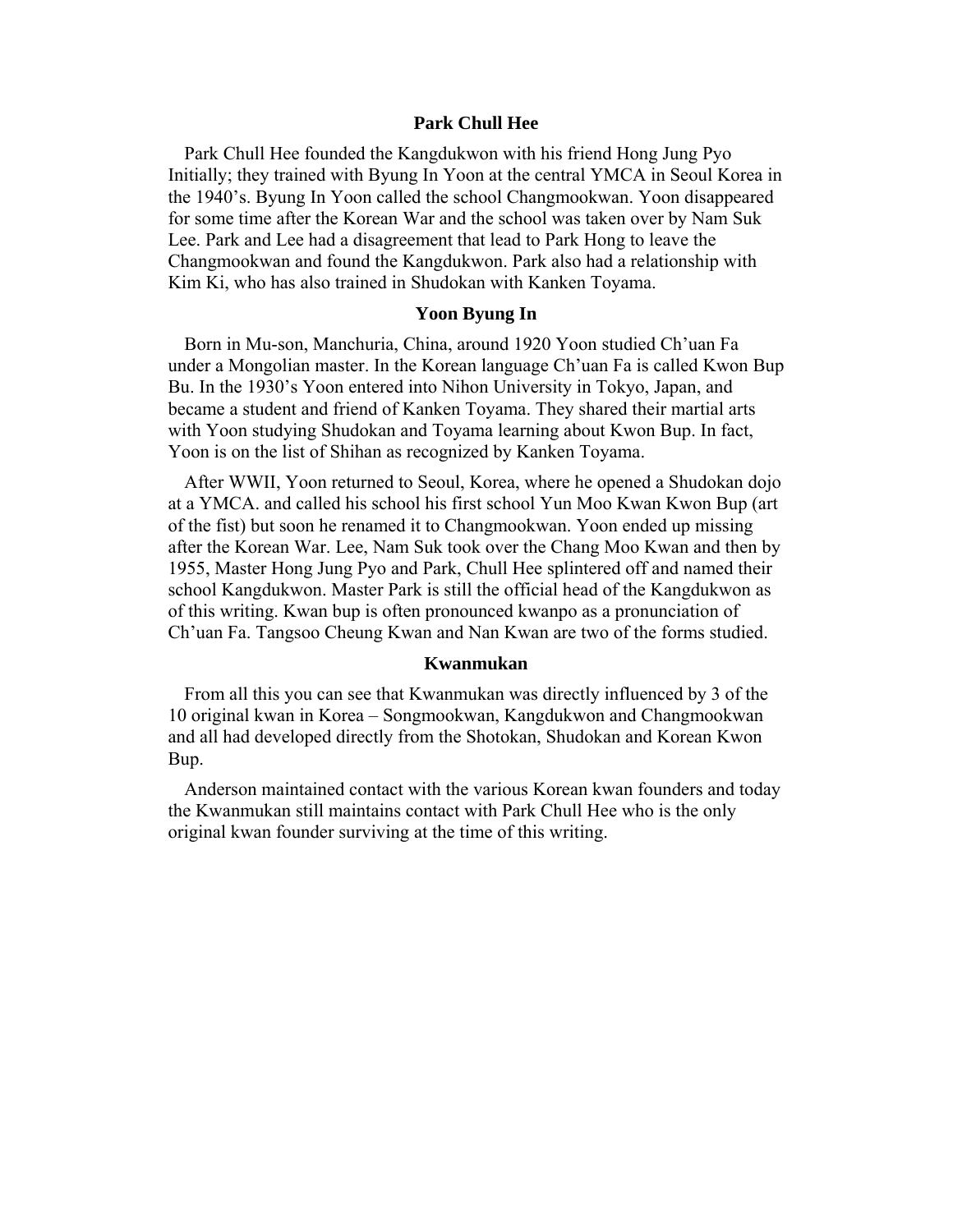| <b>Four Lines of Lineage For George E. Anderson</b>                                                                                                                                                                                                                                                                                                                                                                                                                                                                                                                                                                            |                                                                                                                                                                                          |                                                                                                                                                                                                                                                                  |                                                                                                                                                                                                                                                                                                         |  |
|--------------------------------------------------------------------------------------------------------------------------------------------------------------------------------------------------------------------------------------------------------------------------------------------------------------------------------------------------------------------------------------------------------------------------------------------------------------------------------------------------------------------------------------------------------------------------------------------------------------------------------|------------------------------------------------------------------------------------------------------------------------------------------------------------------------------------------|------------------------------------------------------------------------------------------------------------------------------------------------------------------------------------------------------------------------------------------------------------------|---------------------------------------------------------------------------------------------------------------------------------------------------------------------------------------------------------------------------------------------------------------------------------------------------------|--|
| <b>Shudokan</b>                                                                                                                                                                                                                                                                                                                                                                                                                                                                                                                                                                                                                | <b>Kwan Bob Bu</b>                                                                                                                                                                       | <b>Shotokan</b>                                                                                                                                                                                                                                                  | <b>Other</b>                                                                                                                                                                                                                                                                                            |  |
| Kanken Toyama Shudokan Studied primarily with<br>Ankho Itosu and traded Kwan Bop with student Byung In<br>Yoon. Taught at Nihon University in Tokyo. Founded<br>Shudokan. Influenced by Ankho Itosu (Shuri-Te) & Chosin<br>Chibana (Shorin-Ryu) and his study of Chinese Martial<br>Arts.<br>Byung In Yoon Changmookwan and Kwan Bop Bu-<br>(Yun Uoi Byon) Kanbukan (Korean Martial Hall) Director<br>From Manchuria. Also studied Kwan Bop (Kwan Bop)<br>Bu) which is a form of Ch'uan Fa) Founded Yun Moo<br>Kwan Kwon Bup and later Changmookwan in 1946 at a<br>YMCA in Seoul, Korea. Also called Yun Moo Kwan Kwon<br>Bup |                                                                                                                                                                                          | <b>Funakoshi Gichen</b><br>Shotokan (Azato Ankho and<br>Itosu Ankho). Shotokan was<br>the name given by his students<br>to his training hall. Funakoshi<br>studied with Ankho Itosu<br>(Shuri-Te) and Ankho Asato.<br>They were influenced by<br>Sōkon Matsumura | <b>United States Karate Association</b><br><b>Seibukan</b><br><b>World Karate Federation</b><br><b>United States Karate-Kai</b><br><b>USKA - Robert Trias Director of</b><br>the USKA-Mentor. George Anderson<br>became style head for all Taekwondo<br>within the United States Karate<br>Association. |  |
| <b>Lee Nam Lee</b><br>Changmookwan. Studied<br>under Yoon Byung In. He<br>also had some Shotokan<br>influence                                                                                                                                                                                                                                                                                                                                                                                                                                                                                                                  | <b>Park Chull Hee</b><br>Kangdukwon founded in<br>1954 – Park also studied<br>with Ki Whang Kim<br>(Moodukkwan) Ki Whang<br>Kim also studied with<br>Kanken Toyama and Byung<br>In Yoon. | <b>Byung Jik Rho</b><br>Songmookwan studied<br>Shotokan in Japan with Gichen<br>Funakoshi.                                                                                                                                                                       | Seibukan - Masafumi Suzuki<br>Kyoto, Japan. Goju Ryu. Suzuki<br>became Anderson's mentor after<br>Robert Trias. Influenced by Chojun<br>Miyagi (Goju). Influenced by Kanro<br>Higashiona (Naha-Te)                                                                                                      |  |
|                                                                                                                                                                                                                                                                                                                                                                                                                                                                                                                                                                                                                                | Chayon Ryu) under Park Chull Hee and switched to                                                                                                                                         | Kim Ill Joo - Started with Kangdukwon (Kim Pyung Soo<br>Songmookwan under the influence of friend Tong Choo Choi                                                                                                                                                 | $WKF - Anderson created the cross$<br>training program for referees in the<br>four styles reflected in WKF<br>Competition                                                                                                                                                                               |  |
| Connection with both the Changmookwan and the Kangdukwon continued during Anderson's<br>Life continued.                                                                                                                                                                                                                                                                                                                                                                                                                                                                                                                        |                                                                                                                                                                                          |                                                                                                                                                                                                                                                                  | <b>USKA/USKK Kobudo - Phil</b><br>Koeppel - a mentor and source of<br>much of the Kobudo practiced in the<br>Kwanmukan                                                                                                                                                                                  |  |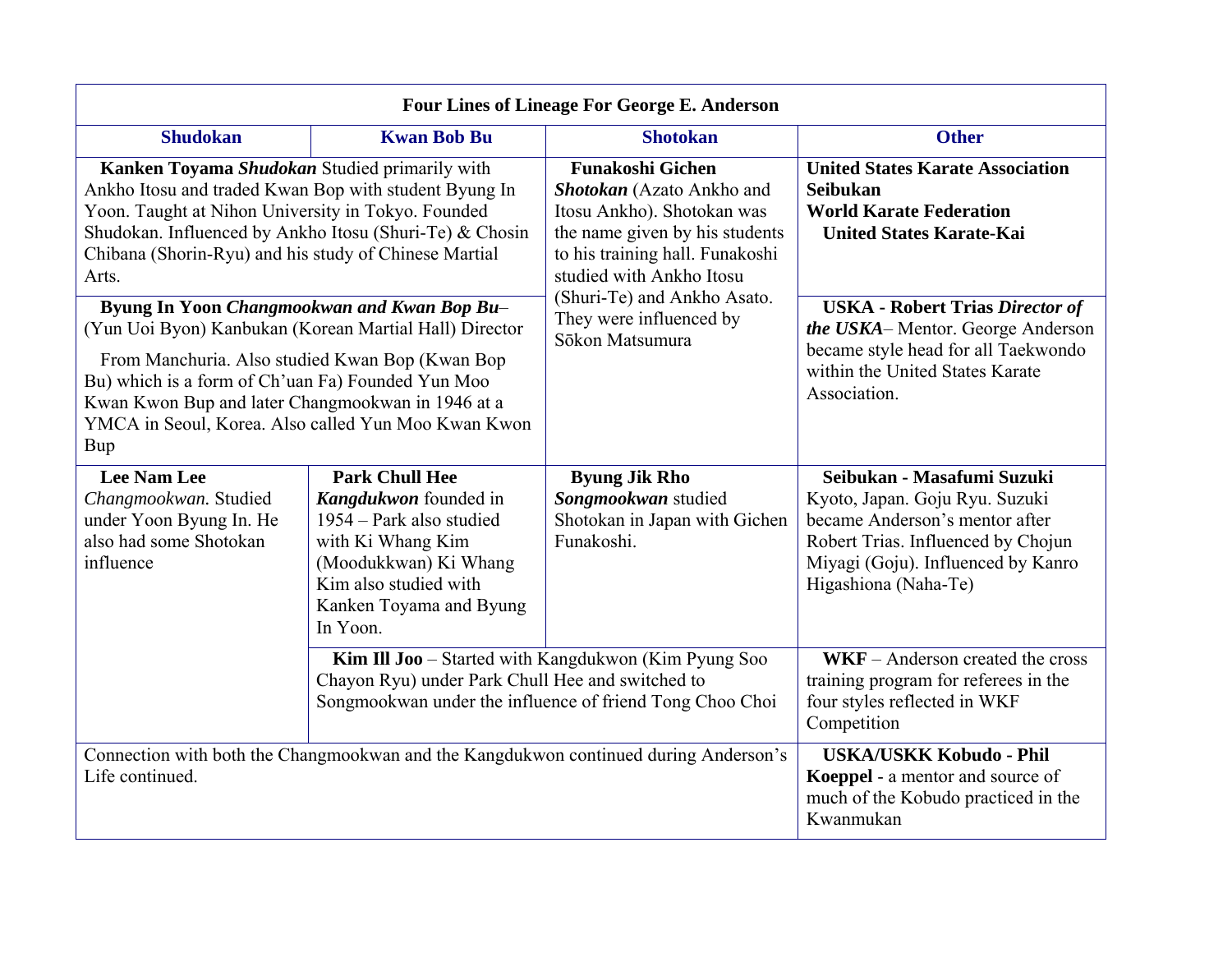# **Timeline Markings of the Kwanmukan**

# **Late 1800's and early 1900's**

• Funakoshi and Toyama and their instructors

# **1946**

• Byung In Yoon founded his dojang in Seoul, Korea (also same year as Robert Trias founded his United States Karate Association (USKA)

# **1950's**

• Kang Duk Won

# **1960's**

- Early 1960's George Anderson starts with Kim Ill Joo
- 1966 Bob Saal Started
- 1968 Canton Y Milt Kujawinski started

# **1970's**

- 1970's 1971 Byung Jik Ro Sandan
- 1971 Wooster Y Danny Stephens, Gary Harris, and Larry Overholt
- 1972 Canton Y Milt Kujawinski
- 1972 Patrick Hickey joined with George Anderson at University of Akron while still under Kim Ill Joo
- 1972-73 University of Akron saw black belts Brian Pendleton, Pamela Hickey, Janine Dalton and Phil Warren as well as Patrick Hickey and Robert Saal
- 1972-74 Central Taekwondo Association Anderson, Chaney, Lunn, Willis first directors
- 1974-75 CTA becomes structured and is incorporated on 12/29/76 by George E. Anderson, Patrick Hickey and Pamela Hicks. Shortly afterwards Bukala and Ellis, Bonacci and just about everyone else join up.
- 1975 AAU Karate First National Champion Ken Ferguson.
- 1975 AKC on Storer Avenue– Tony Clark, Tyrell Mcquire, Perry Walker, Rickie Owens Dewey Lopp. Leslie Anderson, John Rosneck
- 1975 First Police Self Defense Instructor seminars PSDI begins
- 1975 Later Shihan to start at the University of Arkon Ames, Andrea, Weimer, Meusel
- 1975 Kwanmukan First Used
- 1976 First trip to P Koeppel's
- 1976 George E. Anderson Fifth Dan Chang Moo Kwan
- 1976 Tony Clark won 2nd AAU National Championships in Joplin Mo.
- 1976 George Anderson appointed USKA Style Head Taekwondo
- 1976 Women's Anti Assault Program WAAP with Janine Dalton as director
- 1977 First USKA use of Kwanmukan as a style Certificate for Pamela Hickey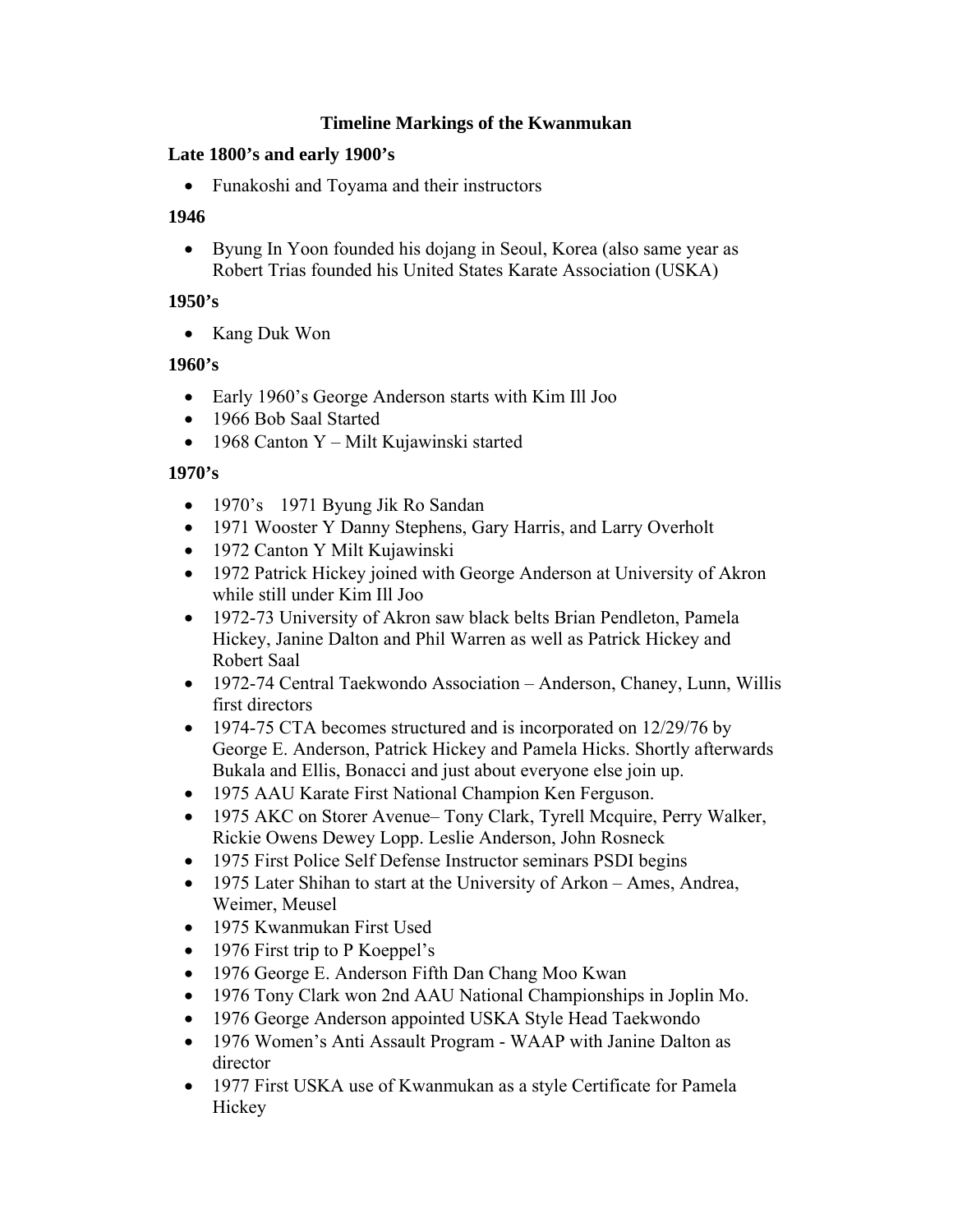- 1978 Amateur Sports Act
- 1978 Relationships establisned with Nakabayashi in Kodokan Mdo
- 1978 and 1979 U of Akron Police Training Seminars
- 1978 George Anderson becomes Secretary General of PAUKO
- 1979 AAU National Championships held in Akron tournament becomes a trendsetter
- 1979 Incorporation of AAU Karate Committee by GEA, PMH and either Pam Hickey or Jerry Thompson

# **1980's**

- 1980 Became chairman of powerful WUKO Referee Council
- 1980 Elected Secretary and PMH Treasurer of Newly Incorporated National AAU Karate Committee
- 1983 Elected President, PMH Secretary
- 1983 First WUKO Technical Congress rewrote and redefined the rules of competition. US attendees were Anderson, Hickey, Madden
- 1983 WUKO Tech Congress preceded by USA Tech Congress in Portland Oregon
- 1984 First Kwanmukan Instructors Seminar
- 1984 Portland, Or US Technical Congress
- 1984 Seibukan connection made through USKA
- 1985 Kanazawa Visit instituted the hit move hit drills and change in onesteps
- 1985 Named to Black Belt Magazine Hall of Fame
- 1985 PUKO Championships and survived challenge to lead AAU Karate
- 1986 Name change to USA Karate Federation
- 1986 First VP of WUKO, now WKF
- 1989 Kang Duk Won 9th
- 1989 GEA on USOC Board of Directors

# **1990's**

- 1990's USJJF
- 1991 JJIF
- 1991 Pan American Games Recognition
- 1992 National Championships Dallas, TX America United Photo
- 1992 PASO recognized Karate
- 1993 Bob Trias Died and GEA inherited USKA. Called it Traditional USKA and picked up the PSDI
- 1993 Reconnect with Chang Moo Kwan and move for CTA to become a seminary of the Chang Moo Kwan
- 1995 Karate in PASO Games for First Time. GEA presides at the karate competition at the Games
- 1996 Began Symposiums

# **21st Century**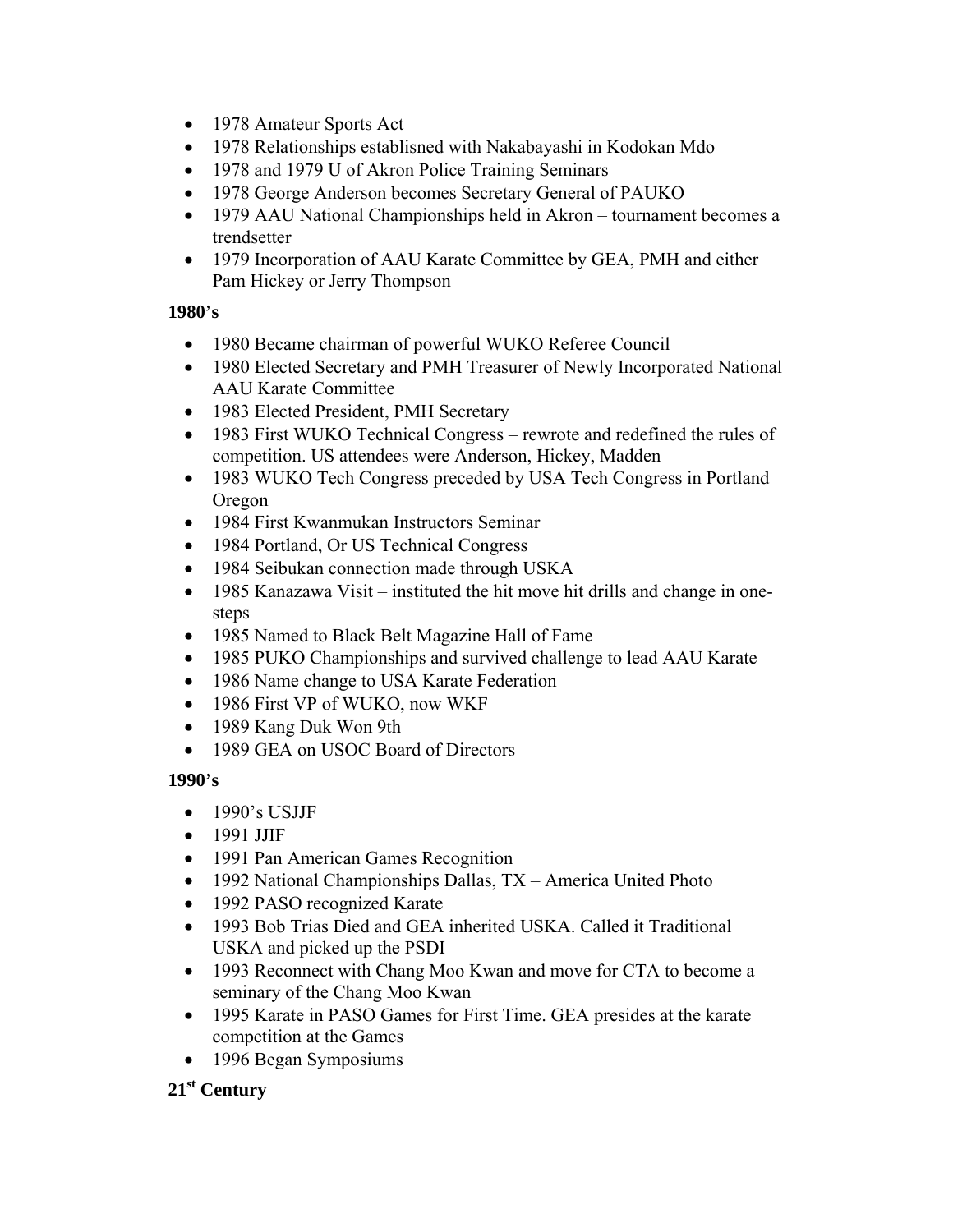- 2007 Masters Caucus and USANKF Hall of Fame program started.
- 2009 August 6 GEA passes away
- 2009 Hickey named to head the Masters Caucus
- 2011 Hickey named to USKK Advisory Board
- 2011 Kangdukwon ranks are now being issued
- 2011 WUKF Homologination is now available for all Black Belts
- 2011 Kwanmukan worn on back of gi at WUKF World Championships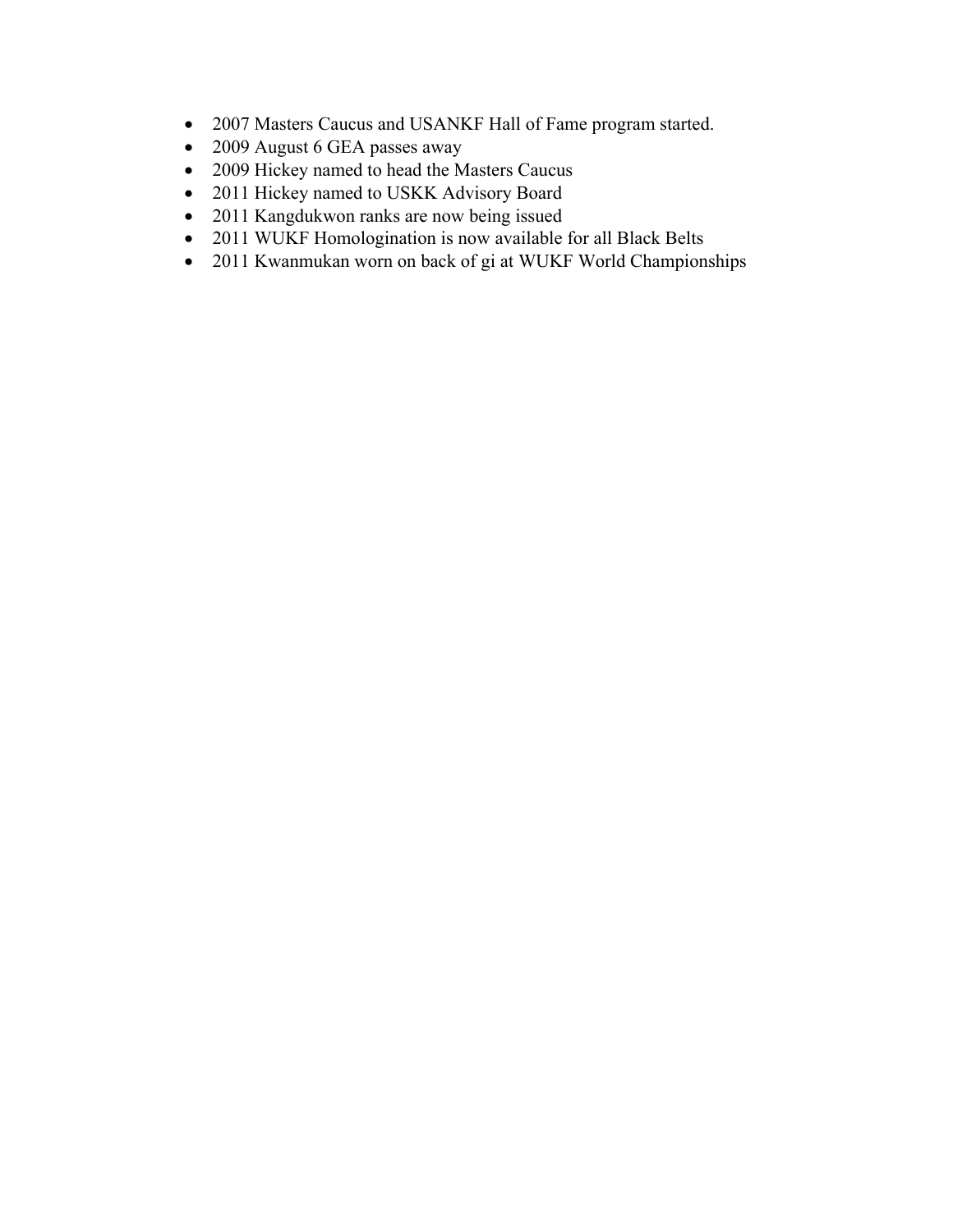#### **History as it relates to Kata Development in the Kwanmukan**

**From the Ill Joo Kim Times** – Taegue 1-3, Pyang An 1-5, Chulki 1-3, Balsek So and Balsek Tau, Amhoc, Yunbi, Kong Soon Goon, Kybon Hyung I and II, Chang Moo (Mu), and Cheung Kwan

**1974-76** added Kwan Mu 1st, 2nd and 3rd Effort

With the participation in the AAU Karate program starting in 1975 the Japanese kata names became more prominent and performance was slightly varied for those interested in International competition. The names became Taikyoku 1-3, Heian 1-5, Tekki 1-3, Bassai Sho and Bassai Dai, Gankaku, KanKuDai, and Empi as well as Gojushiho Sho and Gojushiho Dai, Unsu, Nijushiho, Sochin and Kanku Sho.

**Early 1980's** Sanchin was also added to the Kwanmukan kata in the early 1980's from the influence of Phillip W. Koeppel.

**Early 1990's** Expanded to include Seienchen, Seipei, Saifa, and Chinto due Hanshi Anderson's leadership as head of the World Referee Council of the World Karate Federation and later as its first vice president.

Involvement with the USA Karate Federation and WUKO/WKF also led to some cross style kata training. In 1983, the First World Technical Congress as held by Hanshi Anderson in Akron, Ohio, and in 198?? Patrick Hickey organized a Japan Karate Federation (KF) technical training seminar in Akron, Ohio, funded by the United States Olympic Committee. Four Japanese masters, one each from Shotokan, Wadoryu, Shitoryu, and Gojuryu were brought over.. Shortly after this Shitoryu Seienchen and Gojuryu Saifa and Seipei were added and slightly later, Chinto was practiced in the Wadoryu method.

21<sup>st</sup> Century After the turn of the century in 2000 the Kwon Kong Cheung Kwan 1-4 was introduced.

## **Kobudo**

Kobudo has always been a part of the International Kwanmukan training. Hanshi Phillip W. Koeppel has had a great influence in this area and many of the forms practiced today come from him.

- Bo: Shue Sho, Bo Sho, Ko Bo, and Tokumenaku No Dai
- Sai: Yakaa no Sai, Towada no Sai and Tsukenshitahaku No Sai
- Tonfa: Matsuhiga, Hamahiga
- Kama:

## **Other Kata and Other Weapons Kata**

As other martial artists come into the Kwanmukan it is not uncommon to see other kata in a Kwanmukan dojo based on the individual experiences of the dojo Shihan or other martial artist.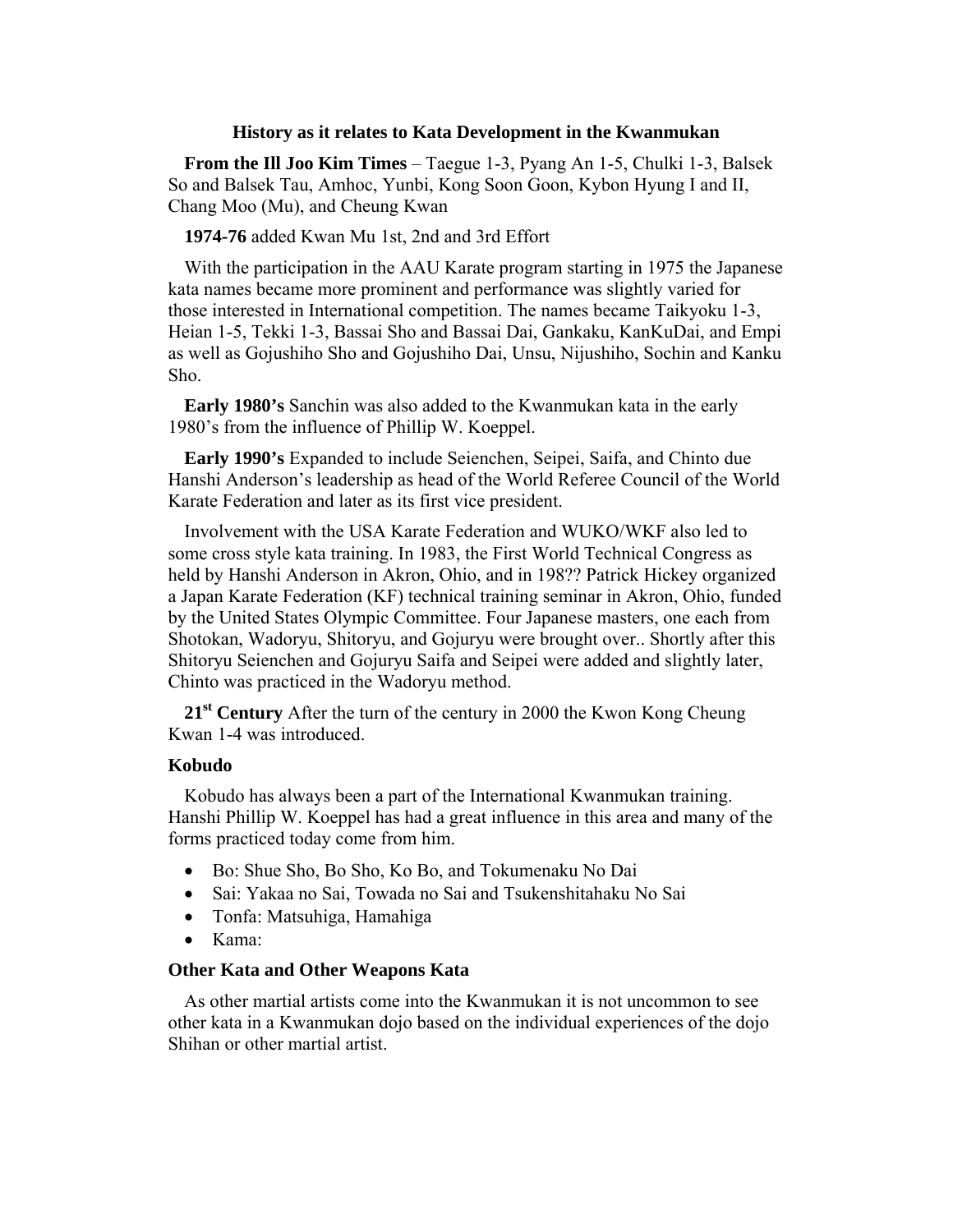# **Bibliography of Pertinent Kangi for KwanMuKan**

| Kwan Mu Kan           | Divilography of I crement isangi ior is wanivialisan<br>Kwan as used in the Kwanmukan means- no or not $-$ a gate or barrier to                                                                                                                                                                                                                                                                                                                                                                                                                                                                                                  |  |  |  |
|-----------------------|----------------------------------------------------------------------------------------------------------------------------------------------------------------------------------------------------------------------------------------------------------------------------------------------------------------------------------------------------------------------------------------------------------------------------------------------------------------------------------------------------------------------------------------------------------------------------------------------------------------------------------|--|--|--|
| 關立                    | pass                                                                                                                                                                                                                                                                                                                                                                                                                                                                                                                                                                                                                             |  |  |  |
|                       | Mu is also a phrase for $-$ No or not                                                                                                                                                                                                                                                                                                                                                                                                                                                                                                                                                                                            |  |  |  |
|                       | Kan is a Palace or Great House or place of study                                                                                                                                                                                                                                                                                                                                                                                                                                                                                                                                                                                 |  |  |  |
| <b>Kwan</b> - Barrier | Addressing an assembly at the end of a summer trip, Suigan said, "My<br>brother, since the beginning of summer I have done a lot of talking. Look,<br>have I any eyebrows left?"                                                                                                                                                                                                                                                                                                                                                                                                                                                 |  |  |  |
|                       | Hokaku said: "The rubber ball has a coward's heart."                                                                                                                                                                                                                                                                                                                                                                                                                                                                                                                                                                             |  |  |  |
|                       | Choku said: "Growing."                                                                                                                                                                                                                                                                                                                                                                                                                                                                                                                                                                                                           |  |  |  |
|                       | Unmon said: "Kan!"                                                                                                                                                                                                                                                                                                                                                                                                                                                                                                                                                                                                               |  |  |  |
|                       | Kan (kwan) is an untranslatable exclamation made famous by Unmon and<br>known as one of his one-word barriers. The literal meaning is a frontier, or<br>pass, or barrier that is difficult to pass through. Kwanmukan believes that<br>proper training in the martial arts provides more and more difficult barriers<br>for the student to pass through in martial arts training. As the student solves<br>the problems presented by training he becomes more aware of himself as the<br>barriers require a student to directly with himself in solving the problem<br>(barrier) and passing through the gate to the next level. |  |  |  |
|                       | English tags: 'connection', 'barrier', 'gateway', 'involve', 'concerning'                                                                                                                                                                                                                                                                                                                                                                                                                                                                                                                                                        |  |  |  |
|                       | Classification: rare<br>readings: KAN, seki, kaka.waru, karakuri, kannuki<br>Pinyin: guan1<br>Korean readings: gwan, wan                                                                                                                                                                                                                                                                                                                                                                                                                                                                                                         |  |  |  |
| <b>Warrior</b>        | This character is the essence or spirit of a warrior. This character is part of<br>the word "wu shu" which is sometimes translated as "martial arts" or "kung<br>fu". In more modern speech and other context, this can mean military,<br>martial, warlike, fierce, and perhaps violent, but usually as a prefix for a<br>longer word or phrase.                                                                                                                                                                                                                                                                                 |  |  |  |
|                       | Think of warrior as in Bu-shi, Bu-jitsu.                                                                                                                                                                                                                                                                                                                                                                                                                                                                                                                                                                                         |  |  |  |
|                       | Classification: Fifth Grade, Frequency-of-Use: #387<br>readings: BU, MU, take.shi, u, o, takeshi, taken, n<br>English tags: 'warrior', 'military', 'chivalry', 'arms'                                                                                                                                                                                                                                                                                                                                                                                                                                                            |  |  |  |
|                       | Pinyin: wu                                                                                                                                                                                                                                                                                                                                                                                                                                                                                                                                                                                                                       |  |  |  |
|                       | Korean reading: mu $\bullet$ 무                                                                                                                                                                                                                                                                                                                                                                                                                                                                                                                                                                                                   |  |  |  |
|                       | Japanese reading: $\bullet$ bu                                                                                                                                                                                                                                                                                                                                                                                                                                                                                                                                                                                                   |  |  |  |
| <b>Place</b>          | readings: KAN, yakata, tate, tachi<br>English tags: 'building, mansion', 'large building', 'palace'                                                                                                                                                                                                                                                                                                                                                                                                                                                                                                                              |  |  |  |
| 君甜                    | Pinyin: guan<br>Korean reading: gwan                                                                                                                                                                                                                                                                                                                                                                                                                                                                                                                                                                                             |  |  |  |
|                       | Thus the phrase Kwanmukan can be translated as a Gate House Warrior or in the<br>philosophical sense as the realization of the essential.                                                                                                                                                                                                                                                                                                                                                                                                                                                                                        |  |  |  |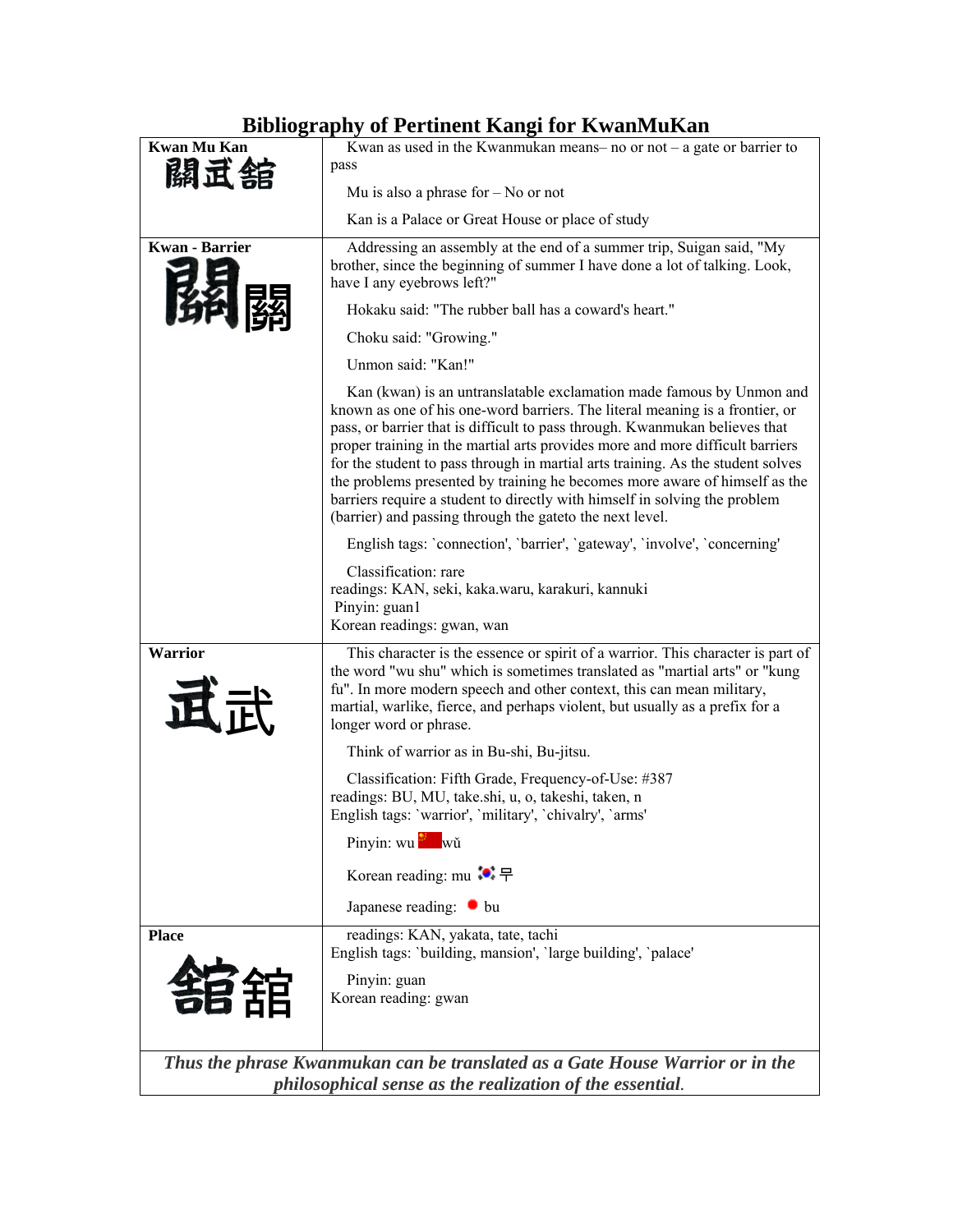| <b>Dog</b>                      | A monk asked Joshu: "Has the dog Buddha nature or not?"                                                                                                                                                                                                                 |
|---------------------------------|-------------------------------------------------------------------------------------------------------------------------------------------------------------------------------------------------------------------------------------------------------------------------|
|                                 | Joshu answered: "Mu."                                                                                                                                                                                                                                                   |
|                                 | As an exclamation this word should not be translated. It was made famous<br>ay Joshu Jushin. When used as a negative, it means: without, has not, -less,<br>nothing, none.                                                                                              |
| <b>Kwan Mu-No Barrier</b>       | Kwan (Kan) Mu, literally no barrier, is without frontier and symbolized                                                                                                                                                                                                 |
|                                 | the meaning of the above Zen koans. Kwan Mu is the realization of the<br>essential - no barrier or frontier stands in the way. As karate means way of<br>the empty hands, so Kwanmudo means way of the essential realization. Both<br>are extremely compatible concepts |
|                                 | Reference is The Zen Koan by Isshu Miura and Ruth Fuller Sasaki. A<br>harvest/HBJ Book                                                                                                                                                                                  |
|                                 |                                                                                                                                                                                                                                                                         |
| <b>Rice</b>                     | Also symbol for America/USA                                                                                                                                                                                                                                             |
|                                 | Our Judo, Karate, Kobudo, and Jujitsu all refer to USA.                                                                                                                                                                                                                 |
| <b>Fighter / Champion</b>       | This is how to write "fighter or champion" in Chinese, Japanese Kanji,                                                                                                                                                                                                  |
|                                 | and old Korean Hanja. Chinese: This is usually used to mean "fighter" in<br>Chinese dòu shì. Japanese: This can mean fighter, militant, champion, or<br>may refer to a boxer in Japanese C tou shi. Korean: This means fighter or                                       |
|                                 | champion (in terms of a fighter) in Korean Hanja :• 두사.                                                                                                                                                                                                                 |
|                                 | While similar to the kanji for Kwan, it is a different kanji. Many<br>individuals will commonly read the kanji for Kwan in Kwanmukan as this<br>character asi the character for Kwan in Kwanmukan has fallen out of usage.                                              |
|                                 | readings: TOU, tataka.u, araso.u, to<br>English tags: `fight', `war'                                                                                                                                                                                                    |
|                                 | Pinyin: dou4, dou3<br>Korean reading: tu                                                                                                                                                                                                                                |
| To Bu                           | To Bu Means Fighting Warrior. Again while similar to Kwan Mu, the<br>character is different                                                                                                                                                                             |
|                                 |                                                                                                                                                                                                                                                                         |
| Tom<br>tou<br>mu                |                                                                                                                                                                                                                                                                         |
| 闘武<br>$\blacktriangleright$ Tom |                                                                                                                                                                                                                                                                         |
| <b>Fighting Spirit</b>          | This literally means "fighting spirit" or "the will to fight". As in the spirit<br>that a warrior, soldier, athlete or fighter must possess. Japanese only $\bullet$ tou<br>bu                                                                                          |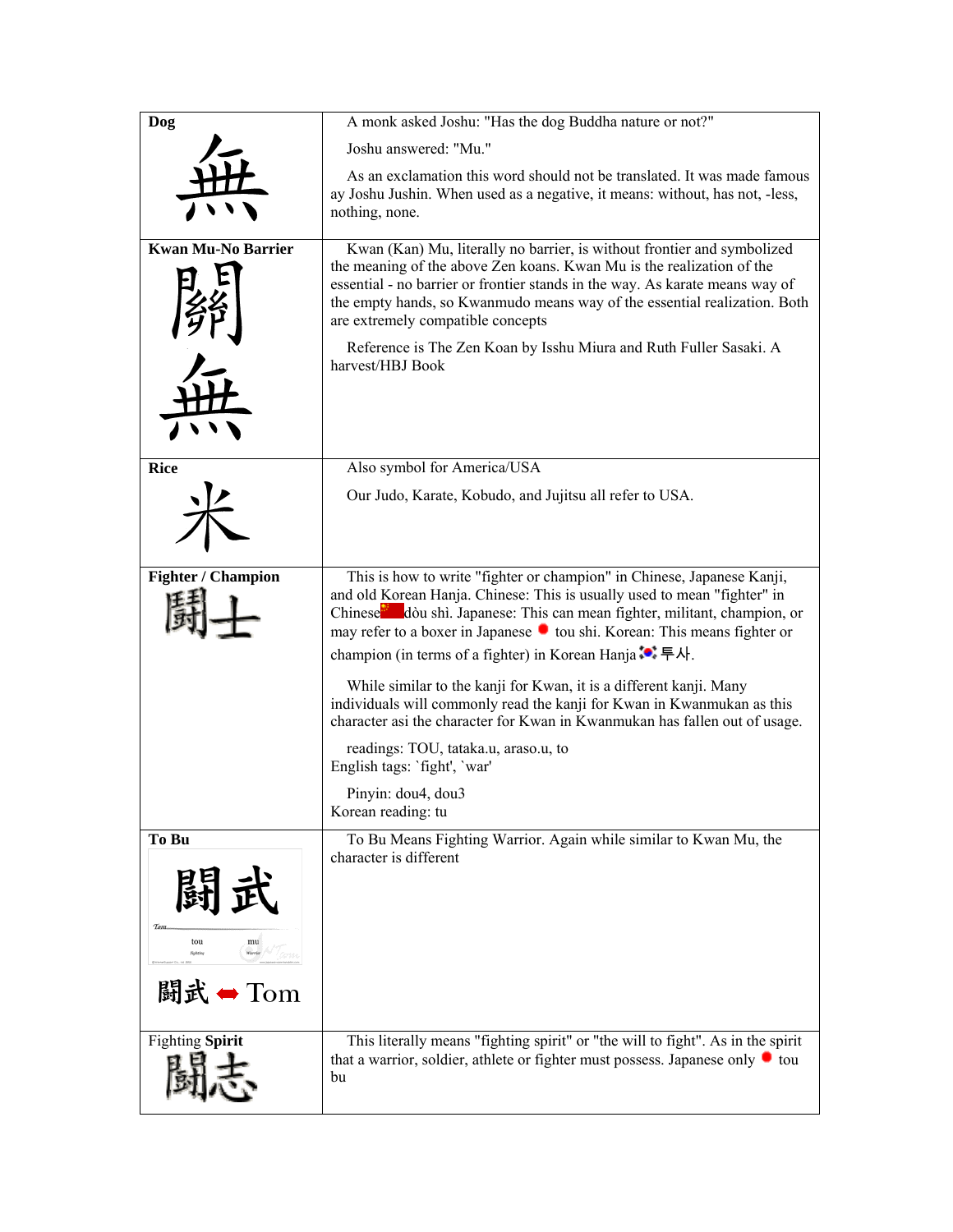| <b>No Mind</b>                                   | In Japanese $\bullet$ mushin, this word means innocent, or one with no<br>knowledge of good and evil. It literally means "without mind".                                                                                                                                                                                                                                                                                                                                                                                                                                                                                                                                                                                                                                 |
|--------------------------------------------------|--------------------------------------------------------------------------------------------------------------------------------------------------------------------------------------------------------------------------------------------------------------------------------------------------------------------------------------------------------------------------------------------------------------------------------------------------------------------------------------------------------------------------------------------------------------------------------------------------------------------------------------------------------------------------------------------------------------------------------------------------------------------------|
|                                                  | This is one of the five spirits of the warrior (budo), and is often used as a<br>Japanese martial arts tenet. Under that context, places such as the <b>Budo Dojo</b><br>define it this way: "No mind, a mind without ego. A mind like a mirror<br>which reflects and dos not judge." The original term was "mushin no shin",<br>meaning, "mind of no mind." It is a state of mind without fear, anger, or<br>anxiety. Mushin is often described by the phrase, "mizu no kokoro", which<br>means, "mind like water". The phrase is a metaphor describing the pond that<br>clearly reflects it's surroundings when calm, but whose images are obscured<br>once a pebble is dropped into its waters.<br>This has a good meaning in conjunction with Chan / Zen Buddhism in |
|                                                  | Japan. However, out of that context, it means mindlessness or absent-<br>minded. To non-Buddhists in China <b>W</b> wú xīn, this is associated with doing<br>something without thinking. In Korean $\bullet$ 무심, this usually means<br>indifference. Notice the dog kanji here.                                                                                                                                                                                                                                                                                                                                                                                                                                                                                          |
| <b>Warrior</b>                                   | The first character is the spirit or essence of a warrior. The second<br>character means soldier, officer, or official. This character is also used<br>appropriately enough to describe a piece of a chess game. This can also be<br>translated as soldier, cavalier, palace guard, or samurai and sometimes as<br>knight. This has occasionally been translated as strong man or tough man<br>(gender not necessarily implied).<br>wŭ shì<br>$\bullet$ bu shi<br><b>. :</b> 무사                                                                                                                                                                                                                                                                                          |
| <b>Fighting Spirit</b><br>(Japanese only)        | This literally means "fighting spirit" or "the will to fight". As in the spirit<br>that a warrior, soldier, athlete or fighter must possess. • tou shi                                                                                                                                                                                                                                                                                                                                                                                                                                                                                                                                                                                                                   |
| <b>Martial Arts</b>                              | This is more the Japanese way to say "Martial Arts" • budou, but it's<br>understood in Korean Hanja $\bullet \neq \bot$ and Chinese wǔ dào too. Some<br>will use this title to mean chivalry (the conduct of a knight) or military art.<br>The way this word is understood would depend on the context in which it is<br>used.<br>The first character means "force" or "warlike" or "essence of a warrior". The                                                                                                                                                                                                                                                                                                                                                          |
|                                                  | second character means "method", "path", and "the way". It is the same<br>character used to describe/mean the philosop <sup>16</sup> hy of Taoism / Daoism.                                                                                                                                                                                                                                                                                                                                                                                                                                                                                                                                                                                                              |
| Daoism / Taoism<br>Literally: The Way or<br>Road | This is the character "dao" which is sometimes written as "tao" but<br>pronounced like "dow" in Mandarin <sup>37</sup><br>Mandarin: dào. This is the base<br>of what is known as "Taoism". If you translate this literally, it can mean "the<br>way" or "the path". Dao is believed to be that which flows through all things,<br>and keeps them in balance. It incorporates the ideas of yin and yang (e.g.<br>there would be no love without hate, no light without dark, no male without                                                                                                                                                                                                                                                                              |
|                                                  |                                                                                                                                                                                                                                                                                                                                                                                                                                                                                                                                                                                                                                                                                                                                                                          |

 $16$  Note that Kanji for Kung Fu and Kempo is the same as Ch'ung Fa.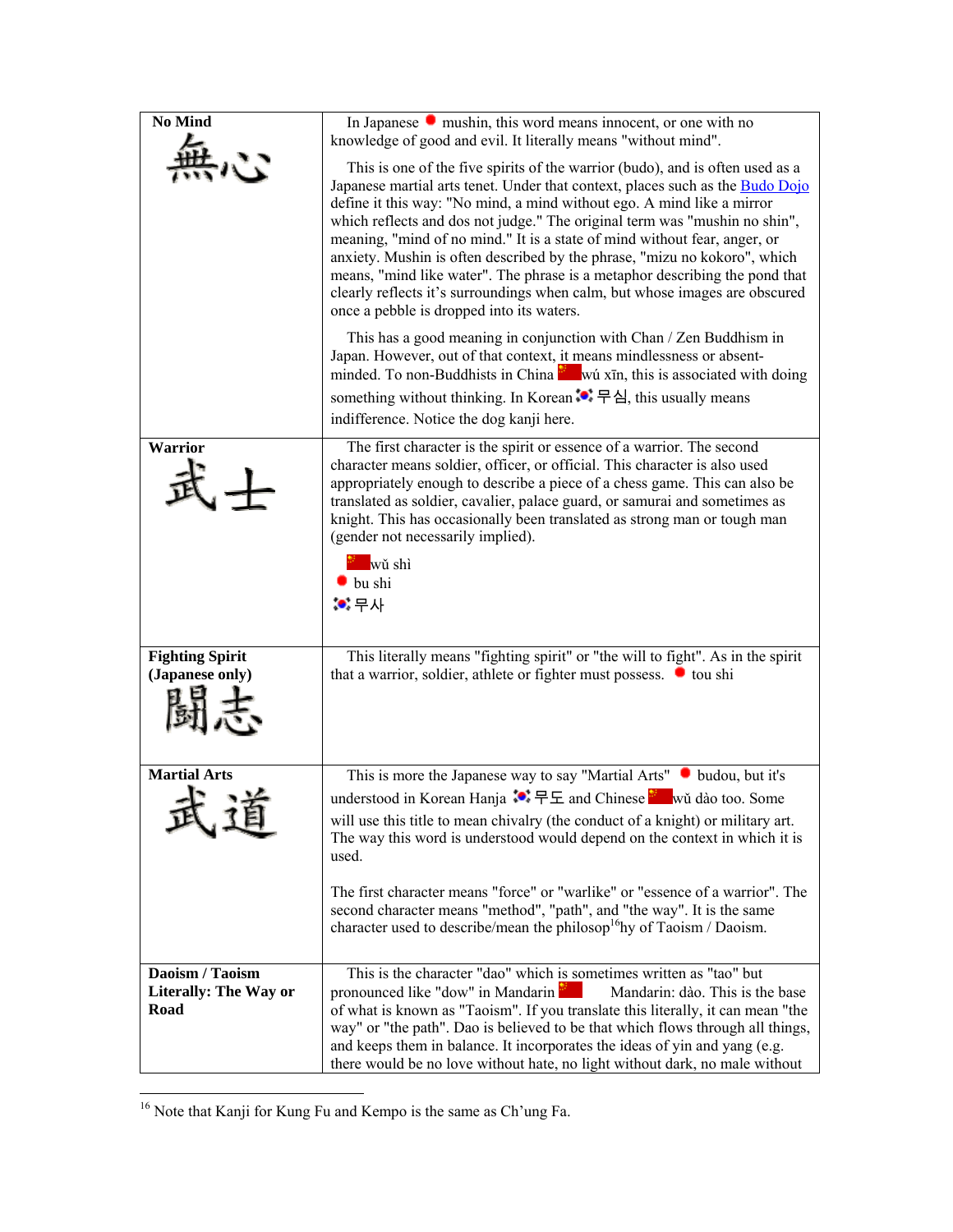|                                                          | female.) The beginning of Taoism can be traced to a mystical man name Lao<br>Zi (604-531 BC), who followed, and added to the teachings of Confucius.                                                                                                                                                        |  |  |  |
|----------------------------------------------------------|-------------------------------------------------------------------------------------------------------------------------------------------------------------------------------------------------------------------------------------------------------------------------------------------------------------|--|--|--|
|                                                          | Note that this is pronounced "dou" and sometimes "michi" • Japanese:<br>michi / -do when written alone in Japanese, but pronounced "do" in word<br>compounds such as Karate-do and Bushido. It's also "do" in Korean <sup>10</sup> .                                                                        |  |  |  |
|                                                          | Korean: E. Alternate translations and meanings: road, way, path; truth,                                                                                                                                                                                                                                     |  |  |  |
|                                                          | principle province. Important Japanese note: In Japanese, this will generally<br>be read with the road, way, or path meaning. Taoism is not as popular or<br>well known in Japan, so that Daoist/Taoist philosophy is not the first thing a<br>Japanese person will think of then they read this character. |  |  |  |
| Zendo / The Zen Way                                      | This title is used in certain contexts, but is not widely known by the                                                                                                                                                                                                                                      |  |  |  |
|                                                          | general population of China or Japan. From Japanese • Japanese: Zen                                                                                                                                                                                                                                         |  |  |  |
|                                                          | dou, you will see this title Romanized as "zendo", which is the brand name                                                                                                                                                                                                                                  |  |  |  |
|                                                          | of a board game, and also a title used by some martial arts studios and karate<br>dojos. Oddly, many translate this as "Zen fist" although there is no "fist" in                                                                                                                                            |  |  |  |
|                                                          | the title. If you literally translated this title, it would be "meditation way" or                                                                                                                                                                                                                          |  |  |  |
|                                                          | "meditation method". In Chinese Mandarin: chán dào, this would be<br>"chan dao" with the same literal meaning as the Japanese title. It's used in                                                                                                                                                           |  |  |  |
|                                                          | China by just a handful of martial arts styles/studios. You should only order                                                                                                                                                                                                                               |  |  |  |
|                                                          | this title if you really understand the meaning, and it has some personal                                                                                                                                                                                                                                   |  |  |  |
|                                                          | connection to you (such as practicing a martial art style that uses this title, or<br>if you love the board game Zendo). Many who see your wall scroll will not<br>be familiar with this title, and you'll have some explaining to do.                                                                      |  |  |  |
|                                                          | The first character can also be written in a more complex traditional way<br>as shown to the left.                                                                                                                                                                                                          |  |  |  |
|                                                          | The first character is automatically be written with an extra dot on top.<br>This is the variant form of the original Chinese character that is commonly<br>used in modern Japan Kanji. See sample to the left.                                                                                             |  |  |  |
|                                                          | $\bullet$<br>Korean: 선도                                                                                                                                                                                                                                                                                     |  |  |  |
| Kwanmukan kanji as written by a friend of Park Chull Hee |                                                                                                                                                                                                                                                                                                             |  |  |  |
| 關武館                                                      | Japanese style                                                                                                                                                                                                                                                                                              |  |  |  |
|                                                          | Kwan Mu Kwan                                                                                                                                                                                                                                                                                                |  |  |  |
| 關武院                                                      | Korean Park's Style                                                                                                                                                                                                                                                                                         |  |  |  |
|                                                          | Kwan Mu Won                                                                                                                                                                                                                                                                                                 |  |  |  |
| 關武門                                                      | <b>Chinese Styles</b>                                                                                                                                                                                                                                                                                       |  |  |  |
|                                                          | Kwan Mu Moon                                                                                                                                                                                                                                                                                                |  |  |  |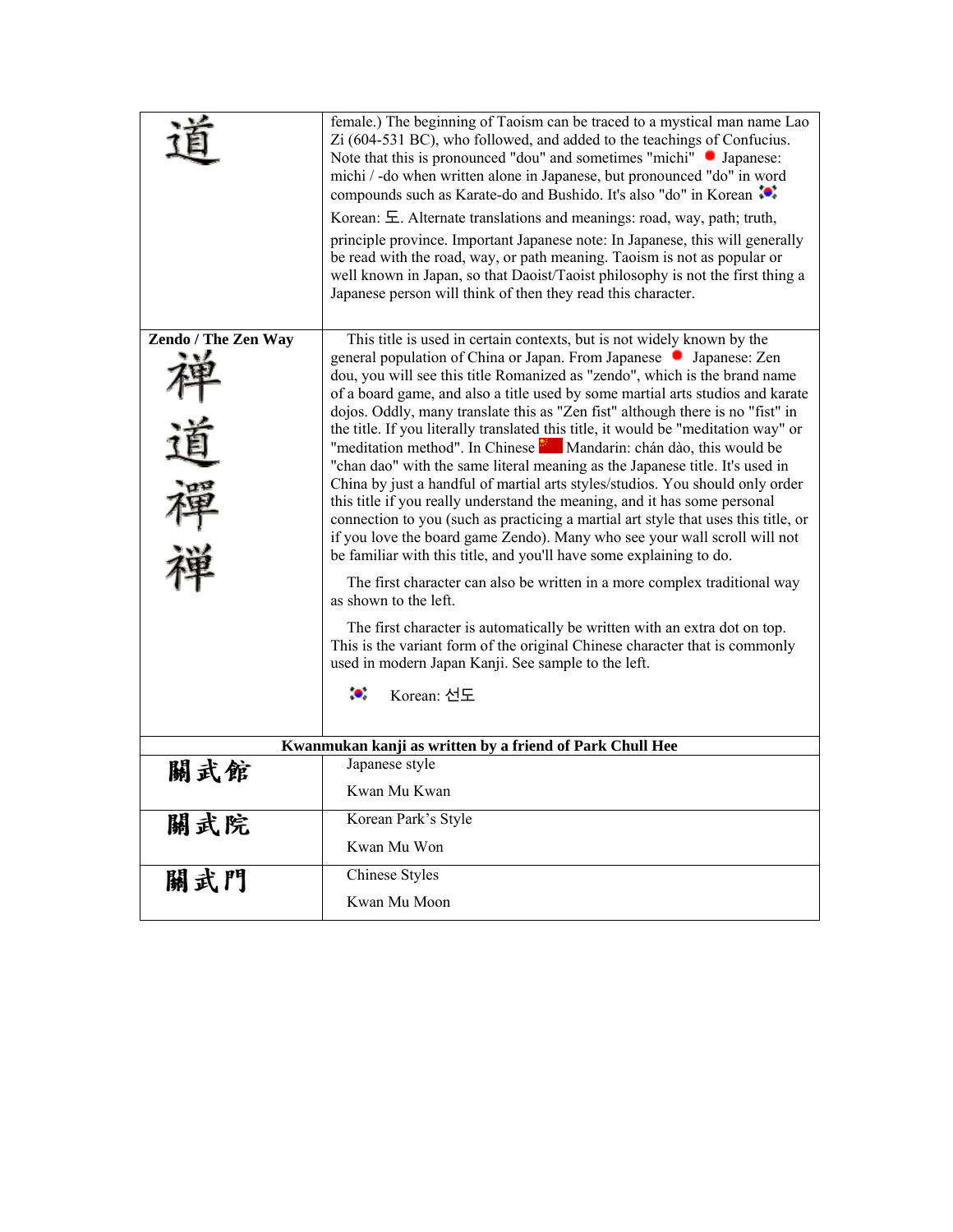# **APPENDIX**

## **Questions about Common Martial Arts Titles**

The original Butokukai conceived of and issued the first distinguished titles for the modern budoka who were considered outstanding in their particular martial arts disciplines. Below is how they issued the titles.

Shihan ("Master Teacher") titles were

Hanshi ("Model Expert" or "Teacher by Example", and

Kyoshi, originally known as Tasshi ("Teaching Expert").

In 1934, a third title was introduced, Renshi ("Well Trained or Skilled Expert").

The Butokukai continues to issue these titles to this day.

## **Black Belt requirements within the Butokukai**

In general, the black belt requirement within the Butokukai was based on an evaluation of an individual's progress toward the attainment of human perfection through the practice of the fighting traditions. This evaluation is not based solely upon physical prowess, but also encompasses the entire human being's physical, moral, and spiritual development: budo's goal of cultivating the world-within in an effort to enhance the world-without.

The above was not agreed to by all martial arts disciplines or styles and the Butokukai that created these is not the Butokukai that exists today.

Commonly today (and depending on martial art and style) we see:

- 1) Shihan as master instructor or head instructor at the school. Shihan merely means chief instructor; unlike Renshi, Kyoshi and Hanshi, it is not related to grade.
- 2) Sensei a lower ranked instructor
- 3) Hanshi used by ninth dan and above.
- 4) Rarely do we see
- 5) Renshi instructor.
- 6) Kyoshi an advanced teacher.

However, more individuals may use these titles in an attempt to distinguish themselves for other instructors.

The principal concern for issuing a title or rank focused not only upon ensuring that teachers of martial arts were fully qualified to teach, but also, that the teachers actually understood what they were teaching. The original Butokukai had called for the development and implementation of a unified teaching curricula, the adoption of a standard practice uniform, a consistent standard for accurately evaluating the grades of proficiency, the implementation of Kano Jigoro's dan-kyu 13 system, and the development of a safe competitive format through which participants could test their skills and spirits.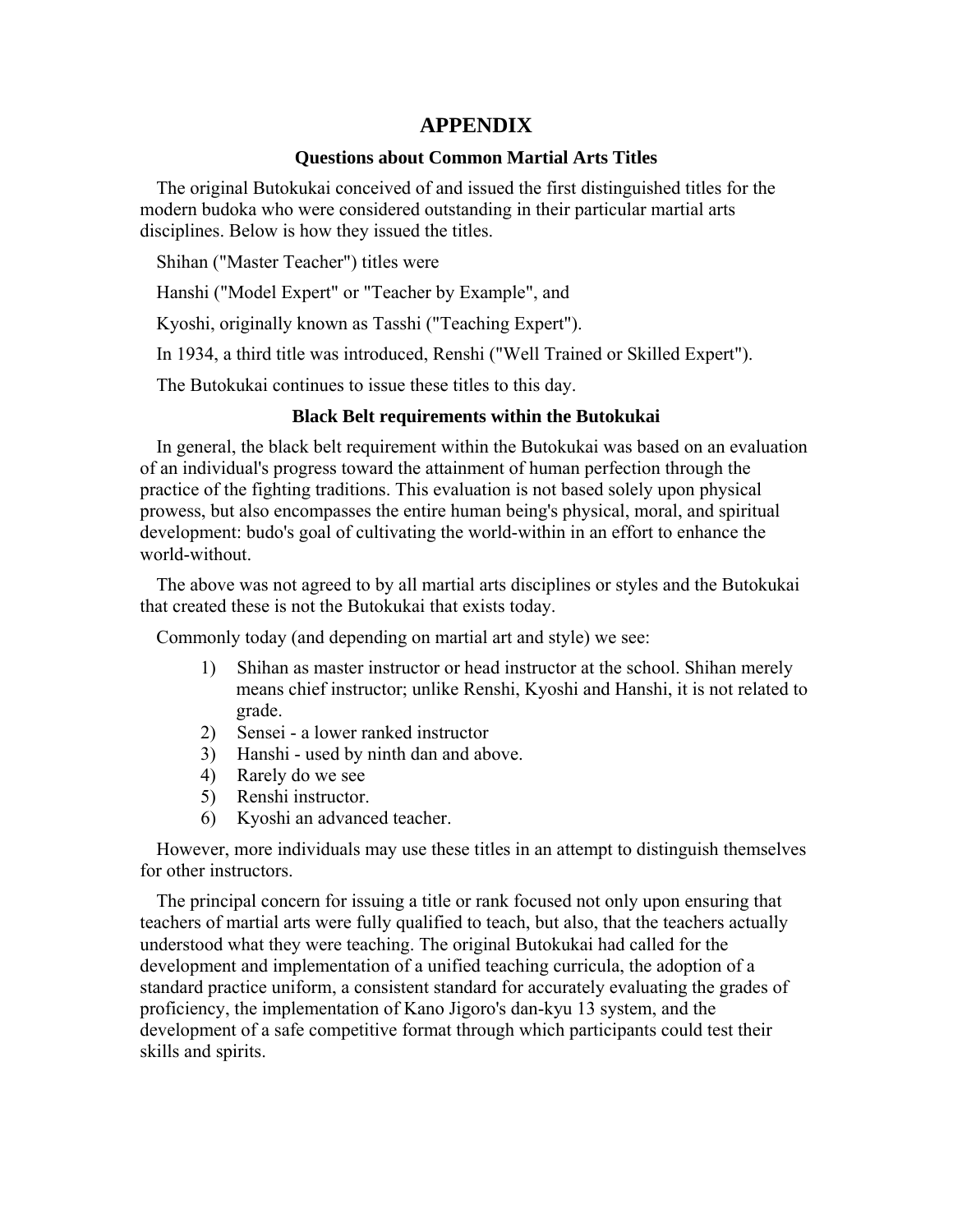#### **Additional Information pertinent today.**

**Shihan** is a Japanese term, often used in Japanese martial arts as an honorific title for expert or senior instructors. The term is frequently used interchangeably with English terms such as "master instructor". Various martial arts organizations have different requirements for the usage of the title, but in general it is a high title, 6th dan or above, that takes many years to achieve. It is sometimes associated with certain rights, such as the right to give out black belt (dan) ranks in the name of the organization. However, the title is generally distinct from the black belt ranking system (dan). Today, the use of the term shihan is completely style or organization specific, as is the process of becoming a shihan.

**Sensei** is a Japanese title used to refer to or address teachers, professors, professionals such as lawyers, CPA and doctors, politicians, clergymen, and other figures of authority. The word is also used to show respect to someone who has achieved a certain level of mastery in an art form or some other skill: accomplished novelists, musicians, and artists for example are addressed in this way.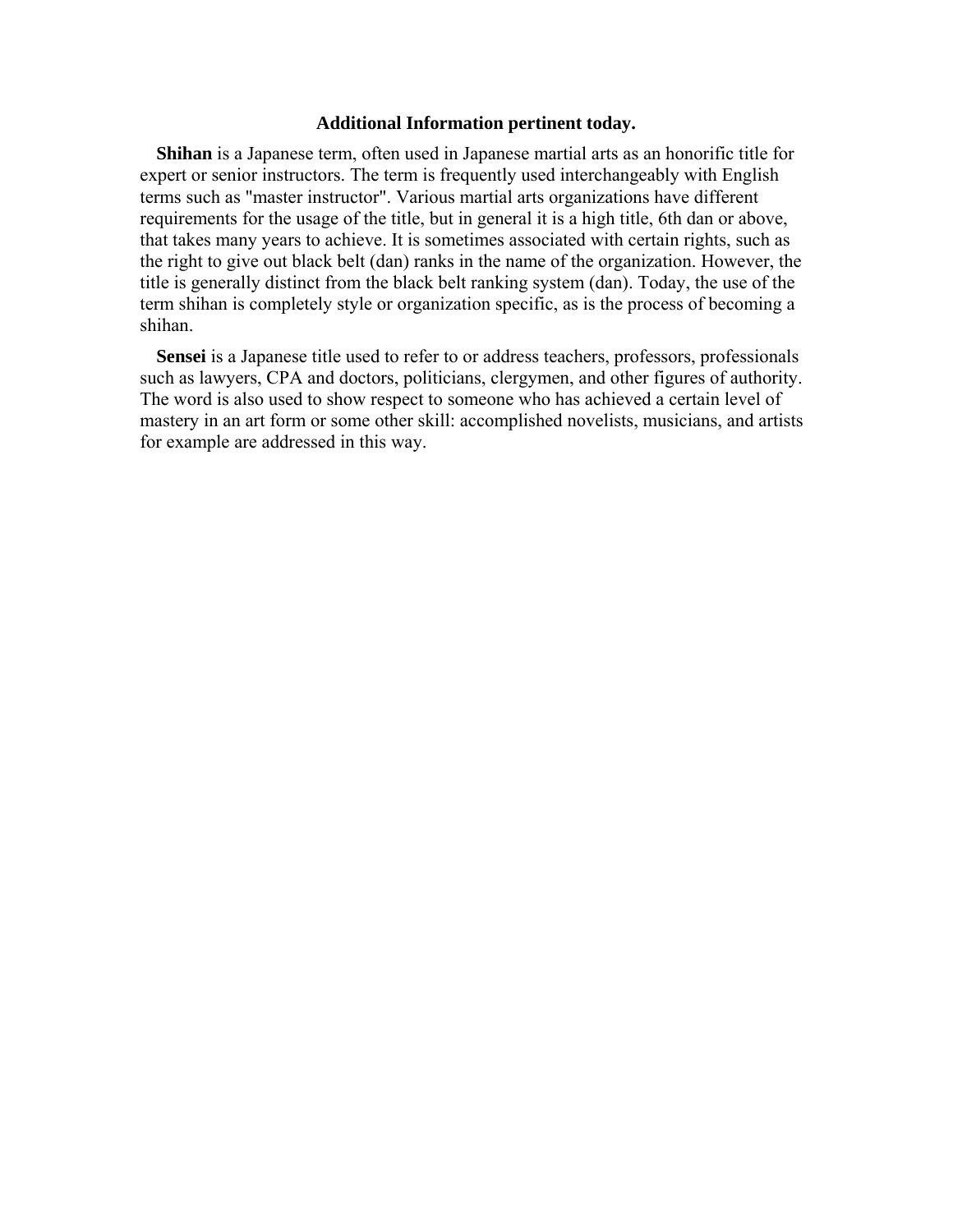# International Kwanmukan (USA Karate Foundation)

| <b>Taekwondo</b><br>(Korean Karate)                                 | <b>Karate</b>                                             | Kobudo                                                    | Judo                                                                | Jujitsu                                                             | <b>PSDI</b>                                                         | <b>Taiho Jitsu</b>                                                  | <b>Chinese Systems</b>                                              |
|---------------------------------------------------------------------|-----------------------------------------------------------|-----------------------------------------------------------|---------------------------------------------------------------------|---------------------------------------------------------------------|---------------------------------------------------------------------|---------------------------------------------------------------------|---------------------------------------------------------------------|
| Central<br><b>Taekwondo</b><br><b>Association</b>                   | Kwanmukan                                                 | World Kobudokan<br><b>Federation</b>                      | <b>Beikoku Judo</b><br><b>Renmei</b>                                | Renmen                                                              | <b>Beikoko JuJitsu Traditional USKA Traditional USKA</b>            |                                                                     |                                                                     |
| <b>Included styles</b>                                              | <b>Included styles</b>                                    | <b>Included styles</b>                                    | <b>Included styles</b>                                              | <i>Included styles</i>                                              | <b>Included styles</b>                                              | <b>Included styles</b>                                              | <b>Included styles</b>                                              |
| <b>Chang Moo</b><br>Kwan                                            | Kwanmukan Karate                                          | Kwanmukan<br>Kobudo                                       | Kwanmukan<br>Judo                                                   | Kwanmukan<br><b>Jujitsu</b>                                         | Kwanmukan<br>Jujitsu                                                | Kwanmukan<br>Jujitsu                                                | <b>Kwan Bop</b>                                                     |
| <b>Kang Duk Won</b>                                                 |                                                           |                                                           |                                                                     |                                                                     | Yamanaka Kojute Yamanaka Kojute Yamanaka Kojute                     |                                                                     | <b>TaiChi</b>                                                       |
| (Accounted for<br>under USA<br><b>Karate</b><br><b>Federation</b> ) | (Accounted for<br>under USA Karate<br><b>Foundation</b> ) | (Accounted for<br>under USA Karate<br><b>Federation</b> ) | (Accounted for<br>under USA<br><b>Karate</b><br><b>Foundation</b> ) | (Accounted for<br>under USA<br><b>Karate</b><br><b>Foundation</b> ) | (Accounted for<br>under USA<br><b>Karate</b><br><b>Federation</b> ) | (Accounted for<br>under USA<br><b>Karate</b><br><b>Federation</b> ) | (Accounted for<br>under USA<br><b>Karate</b><br><b>Federation</b> ) |
|                                                                     |                                                           |                                                           | <b>Associated Organizations</b>                                     |                                                                     |                                                                     |                                                                     |                                                                     |
| World<br><b>Taekwondo</b><br>Changmookwan                           | <b>USANKF</b>                                             | <b>USKK</b>                                               | <b>USJA</b>                                                         | <b>USJJF</b>                                                        |                                                                     |                                                                     |                                                                     |
|                                                                     | <b>USKK - Hanshi</b><br><b>Phillip W. Koeppel</b>         |                                                           |                                                                     |                                                                     |                                                                     |                                                                     |                                                                     |
|                                                                     | <b>INTERNATIONAL</b><br><b>SHUDOKAN</b>                   |                                                           |                                                                     |                                                                     |                                                                     |                                                                     |                                                                     |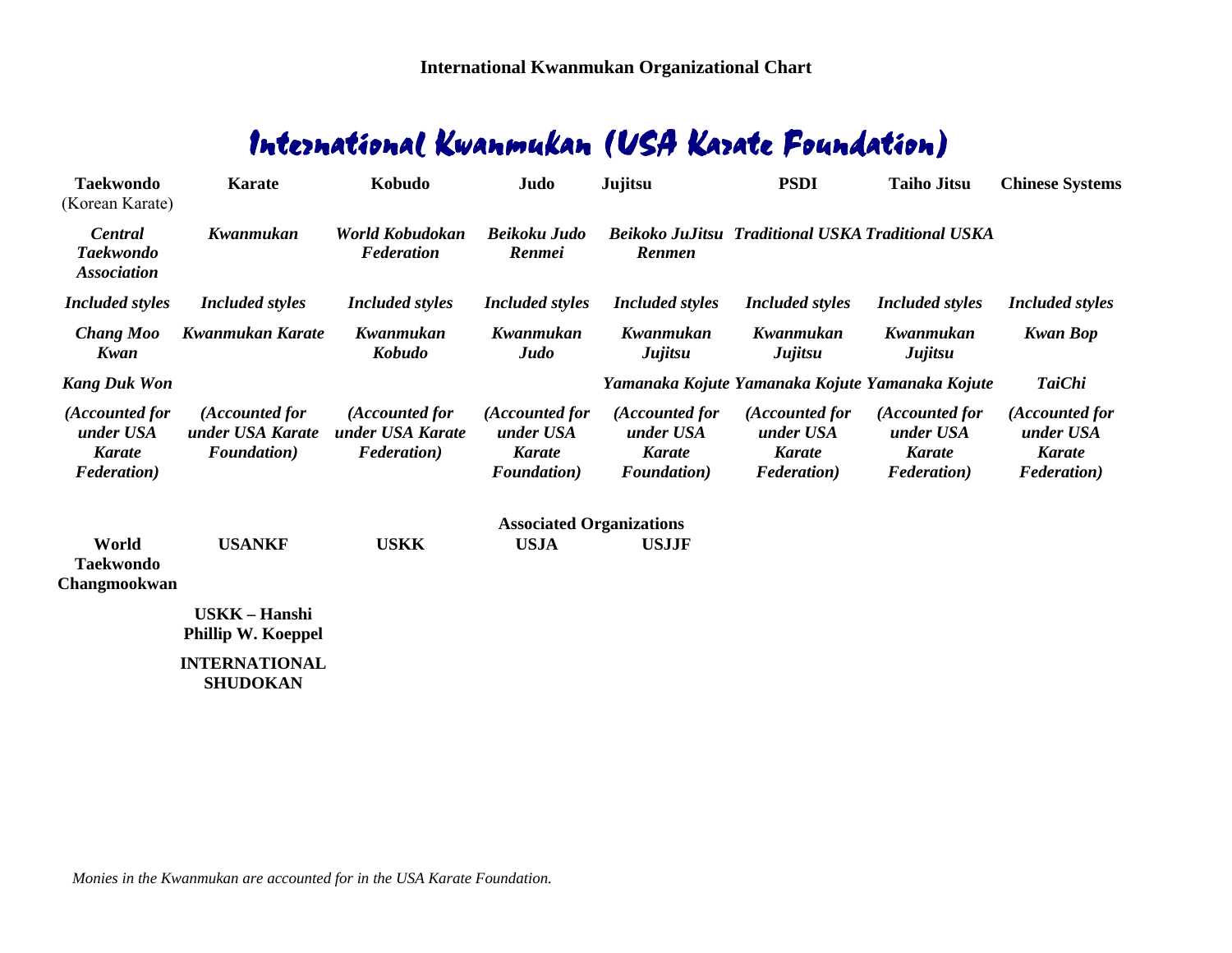# **Chops found on Older Certificates**



*Monies in the Kwanmukan are accounted for in the USA Karate Foundation.*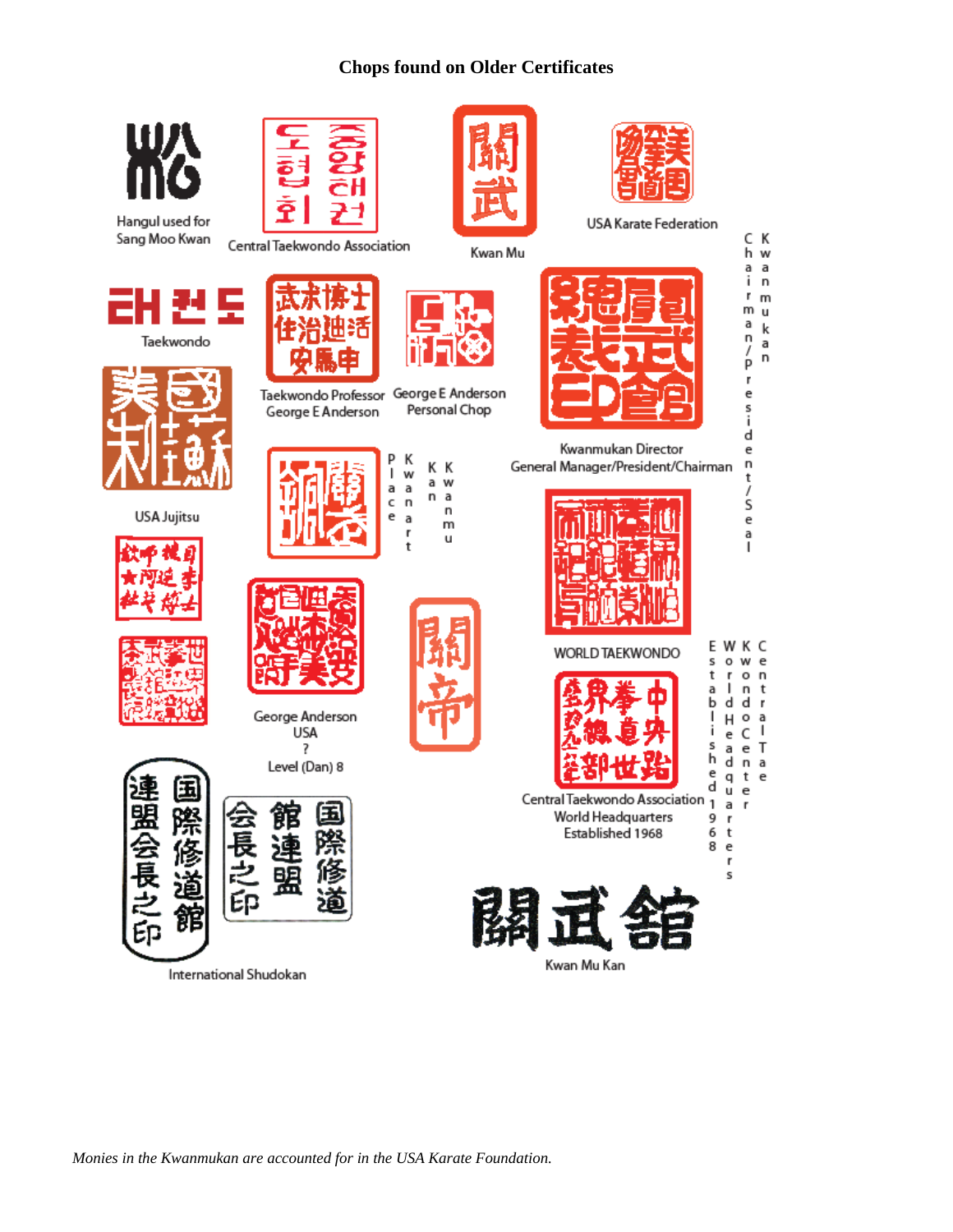# **Newer Chops in Use Today**



USA Karate Federation 1975.



World Kobudokan Renmei



Robert Saal Chop



Patrick Hickey<br>Chop



International Kwanmukan



USA Jujitsu Renmei